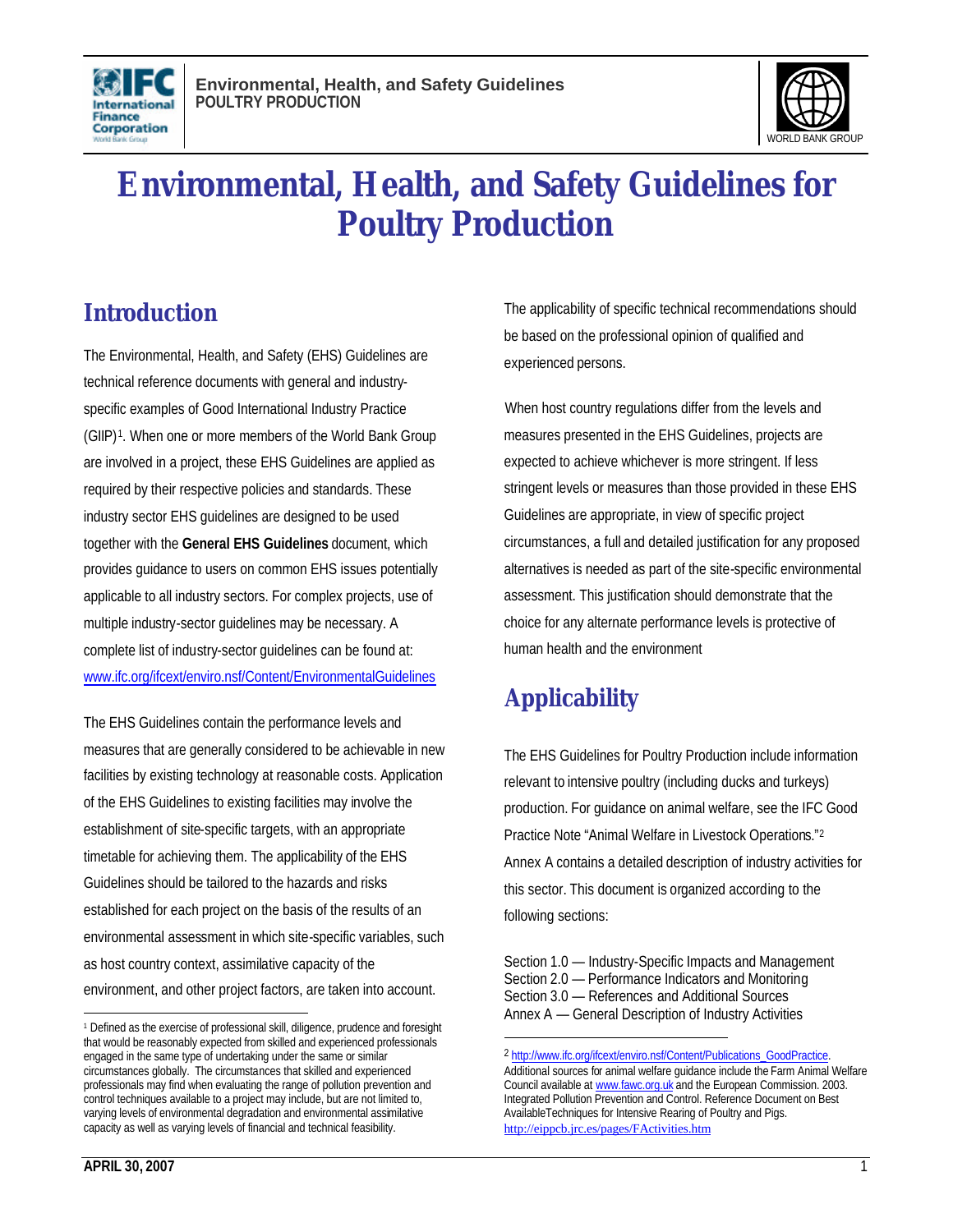



# **1.0 Industry-Specific Impacts and Management**

The following section provides a summary of EHS issues associated with poultry production, which occur during the operational phase, along with recommendations for their management. Recommendations for the management of EHS issues common to most large projects during the construction and decommissioning phases are provided in the **General EHS Guidelines**.

### **1.1 Environment**

Environmental issues in poultry production projects primarily include the following:

- Waste management
- **Wastewater**
- Air emissions
- Hazardous materials
- Animal diseases

#### **Waste Management**

Solid waste generated during poultry production includes waste feed, animal waste, carcasses, and sediments and sludge from on-site wastewater treatment facilities (which may contain residual amounts of growth enhancers and antibiotics, among other hazardous constituents). Other wastes include various kinds of packaging (e.g. for feed and pesticides), used ventilation filters, unused / spoilt medications, and used cleaning materials. In addition to the following sector specific guidance, wastes should be managed and disposed of according to the guidance for hazardous and non-hazardous waste provided in the **General EHS Guidelines**.

Poultry feed primarily consists of corn and soy, although other grains, pulses, root crops, and substances of animal origin (e.g. fish meal, meat and bone meal, and milk products) may also be added. The feed is typically supplemented with amino acids, enzymes, vitamins, mineral supplements, and may contain hormones antibiotics, and heavy metals (such as the commonly used arsenic compound roxarsone (3-nitro-4-

hydroxyphenylarsonic acid)), Birds are generally maintained in an enclosed house, although some are moved to open ranges. Housed birds are generally fed from manual or mechanical feeders, either continuously or at set intervals. Feed can become unusable waste material if spilled during storage, loading, and unloading or during animal feeding. Waste feed, including additives, may contribute to contamination of storm water runoff, primarily due to its organic matter content.

Recommended measures to maximize the efficiency of the operation and minimize wasted feed include the following:

- Protect feed from exposure to rain and wind during processing, storage, transport and feeding.
- Maintain feed storage , transport and feeding systems in good working condition;
- Maintain records of livestock feed use;
- Consider mixing of waste feed with other recyclable materials destined for use as fertilizer; and
- For waste feed which can not be recycled due to potential biosecurity issues, alternative disposal methods should be secured in consultation with local health authorities.

#### *Animal Waste*

Poultry production operations generate significant quantities of animal waste, mainly manure, but also including other materials such as bedding. Management of animal waste depends primarily on the type of operation, which may primarily consist of dry or wet cage system or litter. Animal waste management

*Waste Feed*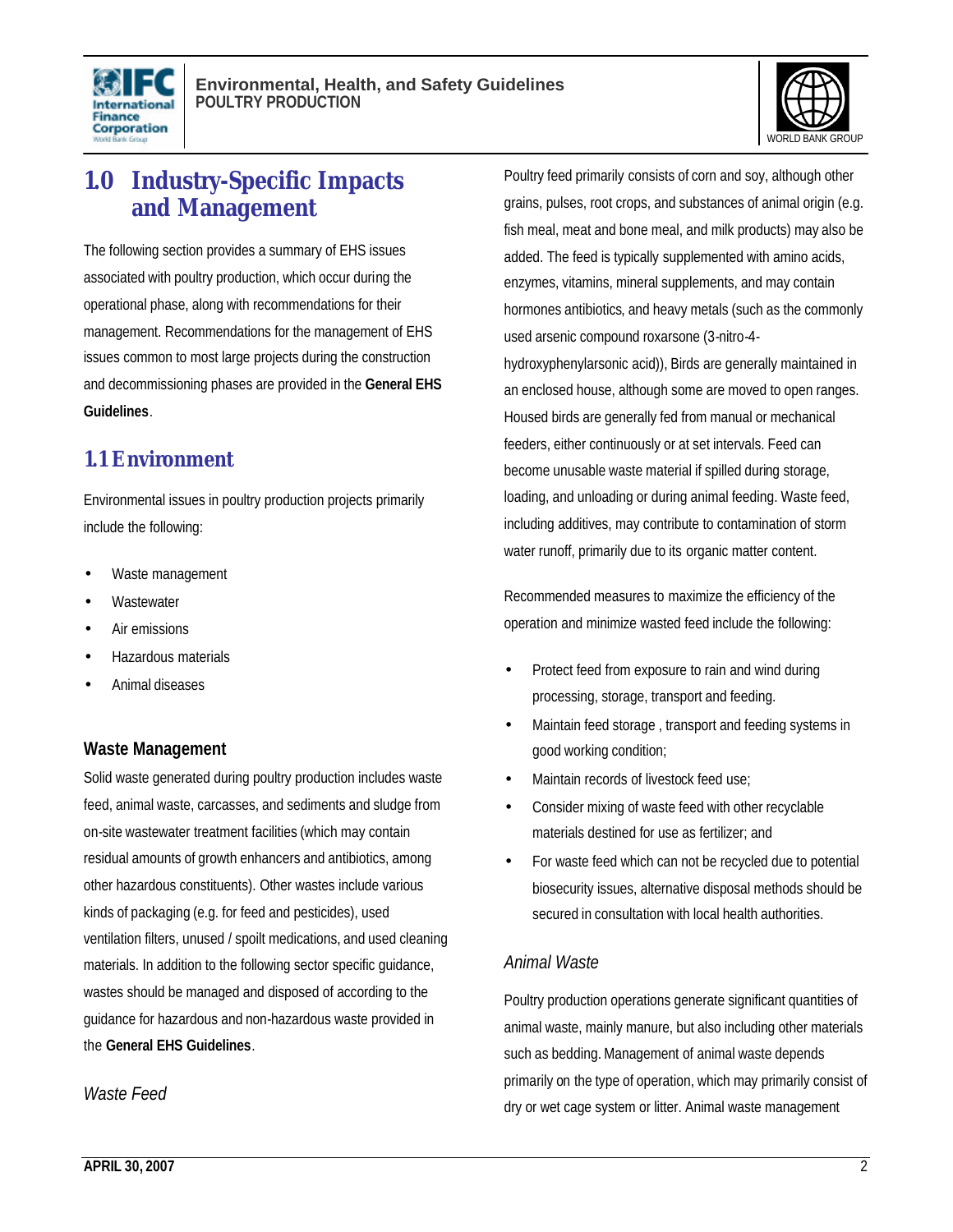



includes collection, transport, storage, treatment, utilization and disposal of the waste. Manure is sometimes composted, but can also be stored in stacking sheds, roofed storage areas, outside and either covered or uncovered, or occasionally in ponds until it is ready for transport to a disposal site or land application area. Manure is generally used as a fertilizer on agricultural land.

Manure contains nitrogen, phosphorus, and other excreted substances such as hormones, antibiotics, and heavy metals which are part of the feed. These substances may result in air emissions of ammonia and other gases and may pose a potential risk of contamination to surface or groundwater resources through leaching and runoff. Manure also contains bacteria and pathogens which may also potentially affect soil, water, and food resources, particularly if it is not properly managed during application as an agricultural fertilizer.<sup>3</sup>

Manure may be used as a fertilizer on agricultural land after careful assessment of potential impacts due to the presence of hazardous chemical and biological constituents. The results of the assessment may indicate the need for some level of treatment and preparation prior to its application as a fertilizer as well as the application rates.<sup>4</sup>

The following management measures are recommended to minimize the amount of manure produced, to facilitate handling of animal wastes, and to minimize migration of contaminants to surface water, groundwater, and air<sup>5</sup>:

• Implement a Comprehensive Nutrition Management Plan, including a nutrient mass balance for the entire farm. The plan should ensure that manure application does not

exceed the nutrient uptake by vegetation and should include record-keeping of nutrient management practices<sup>6</sup>;

- Match feed content to the specific nutritional requirements of the birds in their different production / growth stages;
- Use low-protein diets, supplemented with amino acids-;
- Use low-phosphorus diets with highly digestible inorganic phosphates (e.g. for poultry, a total phosphorus reduction of 0.05 to 0.1 percent [0.5 to 1 g/kg of feed] can be achieved);<sup>7</sup>
- Use quality, uncontaminated feed materials (e.g. where concentrations of pesticides and dioxins are known and do not exceed acceptable levels) that contain no more copper, zinc, and other additives than is necessary for animal health;<sup>8</sup>
- Ensure production and manure storage facilities are constructed to prevent manure contamination of surface water and ground water (e.g. use of concrete floors, use of roof gutters on buildings to collect and divert clean storm water, and covering manure storage areas with a fixed roof or plastic sheeting);<sup>9</sup>
- Keep waste as dry as possible by scraping wastes instead of or in addition to flushing with water to remove waste, minimize amount of water used during cleaning (for example, by using high-pressure, low-flow nozzles);
- Use hot water or steam in cleaning activities instead of cold water, as this can reduce the amount of water used by 50 percent;

 $\overline{a}$ 

l

<sup>&</sup>lt;sup>3</sup> Avian influenza HPAI virus may be spread through all excretions, particularly manure, and since the virus is hardy, able to last for months under favorable cool moist conditions, and indefinitely in freezing conditions, its destruction requires enclosed treatment of the manure at relatively high temperature (above 60 degrees C).

<sup>4</sup> Additional information on the application of crop nutrients is provided in the Annual Crops and Plantation Crops EHS Guidelines.

<sup>&</sup>lt;sup>5</sup> Further information on manure management is available in EC (2003)

<sup>&</sup>lt;sup>6</sup> A source for good practice includes Roy et al. (2006) Plant Nutrition for Food Security, A Guide for Integrated Nutrient Management, FAO, available at ftp://ftp.fao.org/agl/agll/docs/fpnb16.pdf

<sup>7</sup> EC (2003)

<sup>&</sup>lt;sup>8</sup> Further information regarding animal feed is available from the FAO Animal Production and Health Division, available at

http://www.fao.org/ag/againfo/home/en/home.html

<sup>&</sup>lt;sup>9</sup> Further information regarding manure storage is available from the Livestock and Poultry Environmental Stewardship Curriculum, at

http://www.lpes.org/Lessons/Lesson21/21\_2\_sizing\_storage.pdf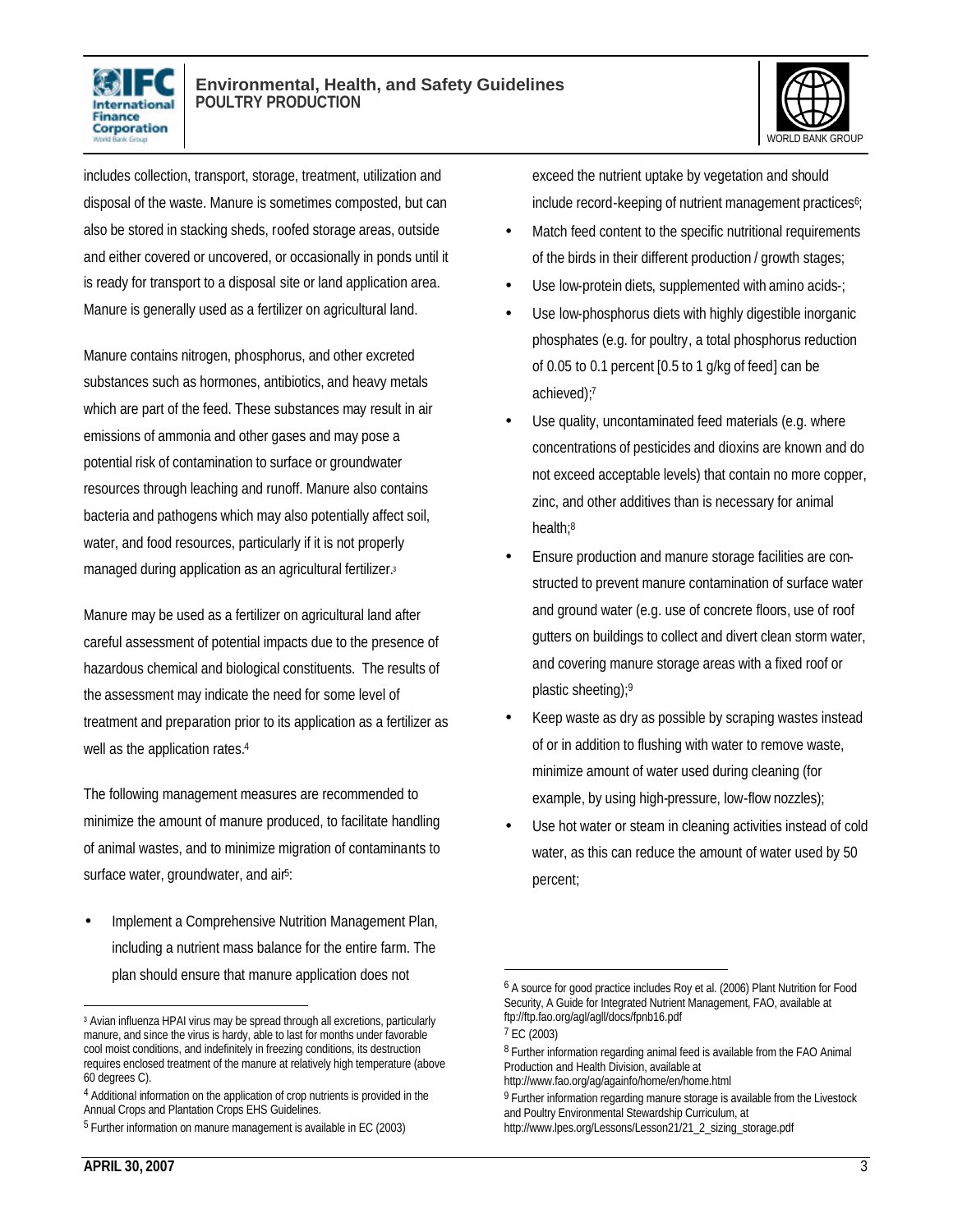



- Further reduce the moisture content of dry poultry excreta (e.g. by blowing dry air over it or by conveying ventilation air through the manure pits),
- Minimize the surface area of manure in storage;
- Locate manure piles away from water bodies, floodplains, wellheads or other sensitive habitats;
- Check for leakage regularly (e.g. inspect tanks for corrosion of seams, especially those near ground level, and empty tanks at least annually or as necessary));
- Use double valves on outlets from liquid tanks to minimize the risk of unintentional release;
- Place dry manure or litter in a covered or roofed area;
- Conduct manure spread only as part of a comprehensive nutrient and waste management plan that takes into account the potentially harmful constituents of this waste including potential phyto-toxicity levels, potential concentration of hazardous substances in soils and vegetation, as well as nutrient limits and groundwater pollutant limits. <sup>10</sup> If possible, land spread manure directly after batch cleaning (most ammonia is emitted during the manure's first month of storage) and only during periods that are appropriate for its use as plant nutrient (generally just before start of the growing season).;
- Manure storage facilities should have sufficient capacity for 9–12 months of manure production to so that manure can be applied to agricultural land at appropriate times;
- Design, construct, operate, and maintain waste management and storage facilities to contain all manure, litter, and process wastewater including runoff and direct precipitation<sup>11</sup>;
- Remove liquids and sludge from lagoons as necessary to prevent overtopping;
- Build a reserve slurry storage lagoon;
- Transport liquid effluent in sealed tankers;
- Manage sludge and sediments from wastewater treatment systems as part of the solid waste stream and according to the principles applied manure and other solid wastes with special consideration of potentially harmful constituents.

#### *Poultry Carcasses*

1

Poultry carcasses should be properly and quickly managed as they are a significant source of disease and odors, and can attract vectors.

Recommended measures for the management and disposal of poultry carcasses include the following 12:

- Reduce mortalities through proper animal care and disease prevention;<sup>13</sup>
- Collect carcasses on a regular basis to prevent putrefaction;
- Compost only disease-free carcasses and ensure that the composting process is managed to prevent leachate and odors (e.g. sufficient cover material, proper temperature and moisture content);
- Use reliable commercially available options approved by local authorities that dispose of carcasses by rendering or

 $\overline{a}$ 

<sup>&</sup>lt;sup>10</sup> Additional information on the application of crop nutrients, see is provided in the IFC Annual Crops EHS Guideline and Plantation Crops EHS Guidelines, and in Roy et al (2006).

<sup>11</sup> Typically designed for 100-year flood event.

<sup>12</sup> Detailed guidance on poultry carcass disposal is available in Carcass Disposal: A Comprehensive Review, Kansas State University (2004) available at http://fss.k-state.edu/research/books/carcassdisp.html; Guidelines for Killing of Animals for Disease Control Purposes, World Organization for Animal Health (2006) Available at:

http://www.oie.int/eng/normes/mcode/en\_chapitre\_3.7.6.htm; Guidance Note on the Disposal of Animal By-Products and Catering Waste, UK Ministry of Agriculture, Fisheries, and Food (2001) available at

http://www.defra.gov.uk/animalh/by-prods/publicat/dispguide.pdf; Various documents provided by the Animal Health Australia, available at http://www.animalhealthaustralia.com.au/aahc/index.cfm?E9711767-B85D-D391-45FC-CDBC07BD1CD4#ops

<sup>13</sup> Information on animal health and disease prevention is available from Animal Health Australia, at

http://www.animalhealthaustralia.com.au/aahc/index.cfm?E9711767-B85D-D391-45FC-CDBC07BD1CD4#ops and from the United States Department of Agriculture (USDA) Animal and Plant Inspection Service, available at http://www.aphis.usda.gov/animal\_health/index.shtml and in EC (2003).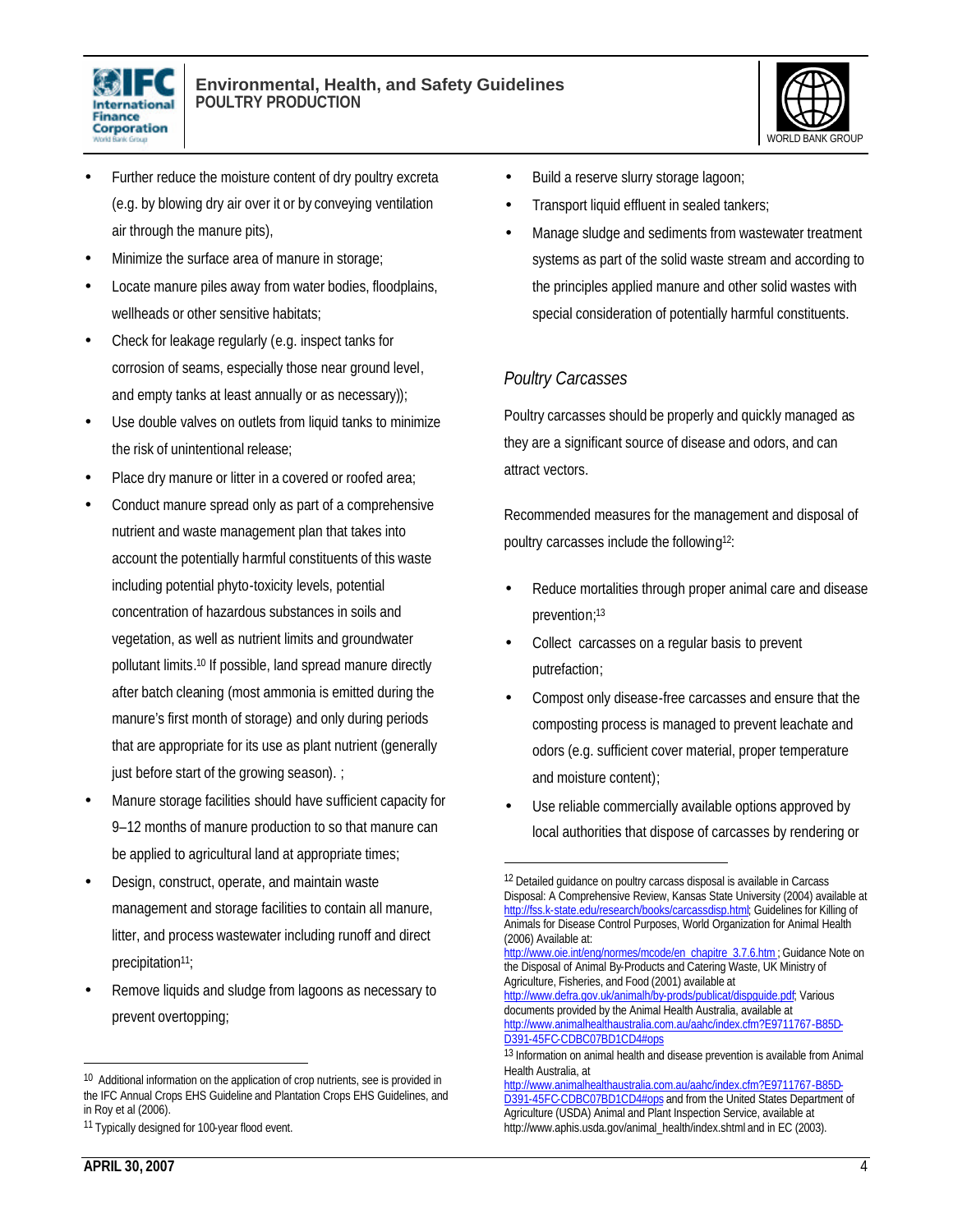



incineration, depending on the cause of fatality. Incineration should only be conducted in permitted facilities operating under international recognized standards for pollution prevention and control;<sup>14</sup>

• Where no authorized collection of carcasses is available, on-site burial may be one of the only viable alternatives, if allowed by the authorities. Whether on-site or off-site, the burial area should be accessible to earthmoving machinery and be designed and located so as to avoid contamination by vapors or leachate from buried, decaying carcasses; Open burning should be avoided.<sup>15</sup>

#### **Wastewater**

#### *Industrial Process Wastewater*

Poultry operations may generate effluents from various sources including runoff from poultry housing, feeding, and watering; from waste storage and management facilities. Waste management activities such as land application of manure, may generated non-point source effluents due to runoff. Both types of effluents have the potential to contaminate surface water and groundwater with nutrients, ammonia, sediment, pesticides, pathogens, and feed additives, such as heavy metals, hormones, and antibiotics.<sup>16</sup> Effluents from poultry operations typically have a high content of organic material and consequently a high biochemical oxygen demand (BOD) and chemical oxygen demand (COD), as well as nutrients and suspended solids (TSS).

Effective waste management, as described above, is critical to minimizing discharges to surface water and ground water. In

addition, the following management techniques are recommended to further reduce the impacts of water runoff from poultry operations.

- Reduce water use and spills from animal watering by preventing overflow of watering devices and using calibrated, well-maintained self-watering devices;
- Install vegetative filters to trap sediment;
- Install surface water diversions to direct clean runoff around areas containing waste;
- Implement buffer zones to surface water bodies, as appropriate to local conditions and requirements, and avoiding land spreading of manure within these areas.<sup>17</sup>

### *Process Wastewater Treatment*

Techniques for treating industrial process wastewater in this sector include sedimentation for suspended solids reduction using clarifiers or settling ponds; flow and load equalization; biological treatment for reduction of soluble organic matter (BOD); biological nutrient removal for reduction in nitrogen and phosphorus; chlorination of effluent when disinfection is required; dewatering of residuals and composting or land application of wastewater treatment residuals of acceptable quality. Additional engineering controls may be required (i) if pass through of active ingredients (residual amounts of growth enhancers and antibiotics, among other hazardous constituents) is an issue, and (ii) to contain and neutralize nuisance odors.

Management of industrial wastewater and examples of treatment approaches are discussed in the **General EHS Guidelines**. Through use of these technologies and good practice techniques for wastewater management, facilities should meet the Guideline Values for wastewater discharge as

l

l

<sup>14</sup> Examples of key environmental issues associated with incinerations facilities are available in the EHS Guidelines for Waste Management Facilities. <sup>15</sup> Many countries forbid burial of carcasses. More information on the treatment of dead animals can be found in the Waste and By-products section of the EHS Guidelines for Poultry Processing.

<sup>&</sup>lt;sup>16</sup> Forty percent of antibiotics manufactured are fed to livestock as growth enhancers. Kelly Reynolds, Pharmaceuticals in Drinking Water Supplies, *Water Conditioning and Purification Magazine,* June 2003: Volume 45, Number 6. http://www.wcponline.com/column.cfm?T=T&ID=2199.

<sup>17</sup> U.S. EPA, National Pollutant Discharge Elimination System Permit Regulation and Effluent Limitation Guidelines and Standards for Concentrated Animal Feeding Operations (CAFOs), 68 FR 7175-7274. http://www.epa.gov/fedrgstr/EPA-WATER/2003/February/Day-12/w3074.htm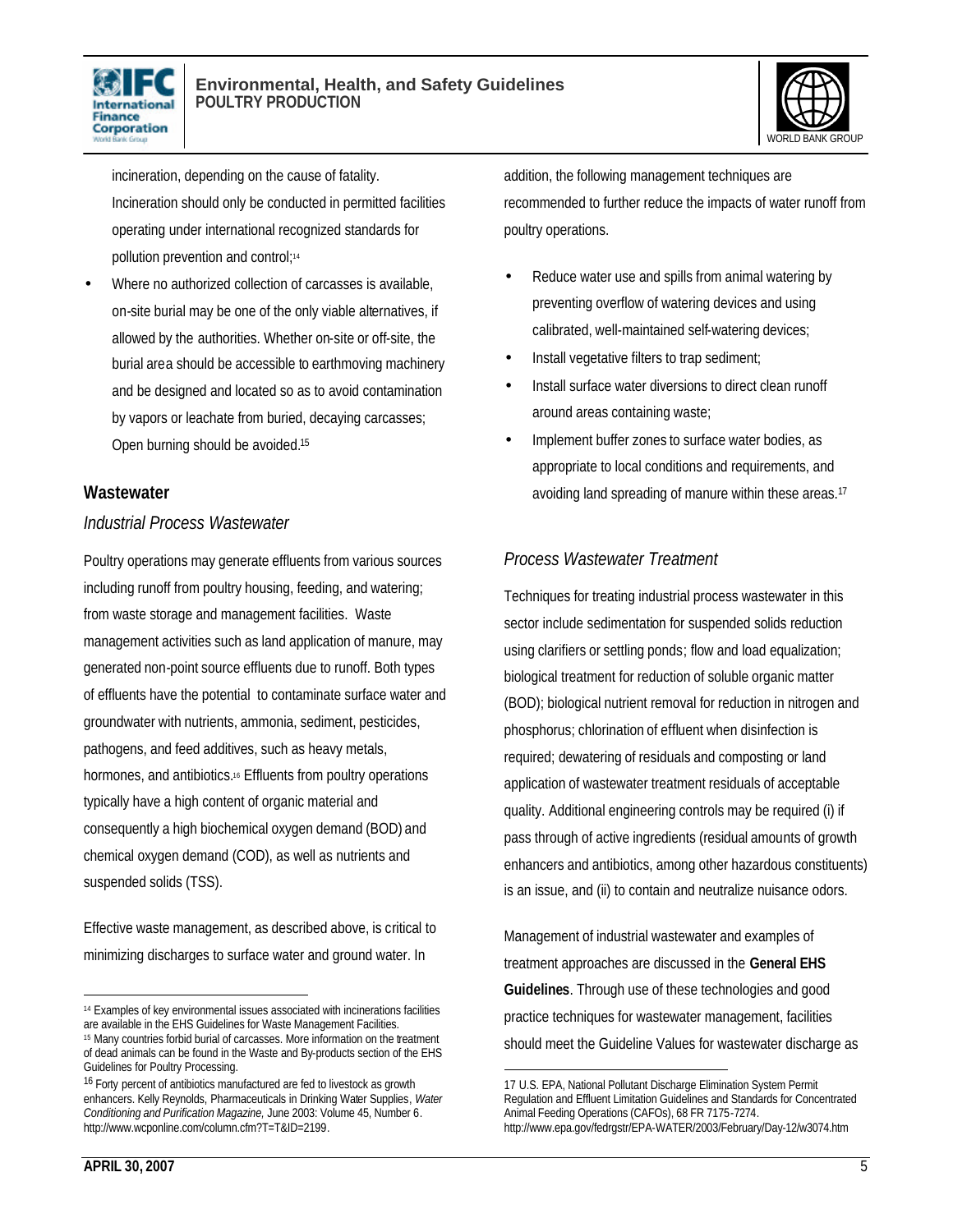



indicated in the relevant table of Section 2 of this industry sector document.

#### *Other Wastewater Streams & Water Consumption*

Guidance on the management of non-contaminated wastewater from utility operations, non-contaminated stormwater, and sanitary sewage is provided in the **General EHS Guidelines**. Contaminated streams should be routed to the treatment system for industrial process wastewater. Recommendations to reduce water consumption, especially where it may be a limited natural resource, are provided in the **General EHS Guidelines**.

#### **Air Emissions**

Air emissions from poultry production include primarily ammonia (e.g. management of animal waste), odors (e.g. animal housing and waste management), and dust (e.g. feed storage, loading and unloading, and waste management activities). Effective waste management, as described above, is critical to minimizing emissions of air pollutants. In addition, the management techniques discussed below are recommended to further reduce the impacts of air emissions from poultry operations.

#### *Ammonia and Odors*

Ammonia gas and other sources of odor are generated primarily during denitrification of manure and can be released directly into the atmosphere at any stage of the manure handling process, including through ventilation of buildings and manure storage areas. Ammonia gas levels also may be affected by the ambient temperature, ventilation rate, humidity, stocking rate, litter quality, and feed composition (crude protein). Ammonia gas (NH3) has a sharp and pungent odor and can act as an irritant when present in elevated concentrations. Ammonia gas deposition into surface waters may contribute to their euthrophication. Release of ammonia gas also reduces the nitrogen content and, therefore, the fertilizer value of the manure.

Recommended measures to reduce impacts of ammonia and odors<sup>18</sup> include the following:

- Consider the siting of new facilities taking into account distances to neighbors and the propagation of odors;
- Control the temperature, humidity, and other environmental factors of manure storage to reduce emissions;
- Consider composting of manure to reduce odor emissions;
- Reduce emissions and odors during land application activities by applying a few centimeters below the soil surface and by selecting favorable weather conditions (e.g. wind blowing away from inhabited areas);
- If necessary, apply chemicals (e.g. urinase inhibitors) weekly to reduce conversion of nitrogen to ammonia;<sup>19</sup>

#### *Dust*

Dust can reduce visibility, cause respiratory problems, and facilitate transport of odors and diseases. Measures recommended to minimize dust generation include the following.

- Install dust collection systems (including use of misters) in areas with dusty operations (e.g. feed grinding);
- Implement fugitive dust-control measures (e.g. wetting vehicle parking lots and frequently traveled dirt roads, as necessary);
- Ensure the prevention of bioaerosols emissions, which may contain disease-causing agents, through the application of the above-reference dust and emissions control measures in manure production and storage facilities.

#### **Hazardous Materials**

 $\overline{a}$ 

Hazardous materials are used throughout the poultry production cycle (e.g. disinfecting agents, antibiotic and hormonal

<sup>18</sup> Additional detail is available in EC (2003).

<sup>19</sup> *Use of Urease Inhibitors to Control Nitrogen Loss From Livestock Waste*, U.S. Department of Agriculture, 1997.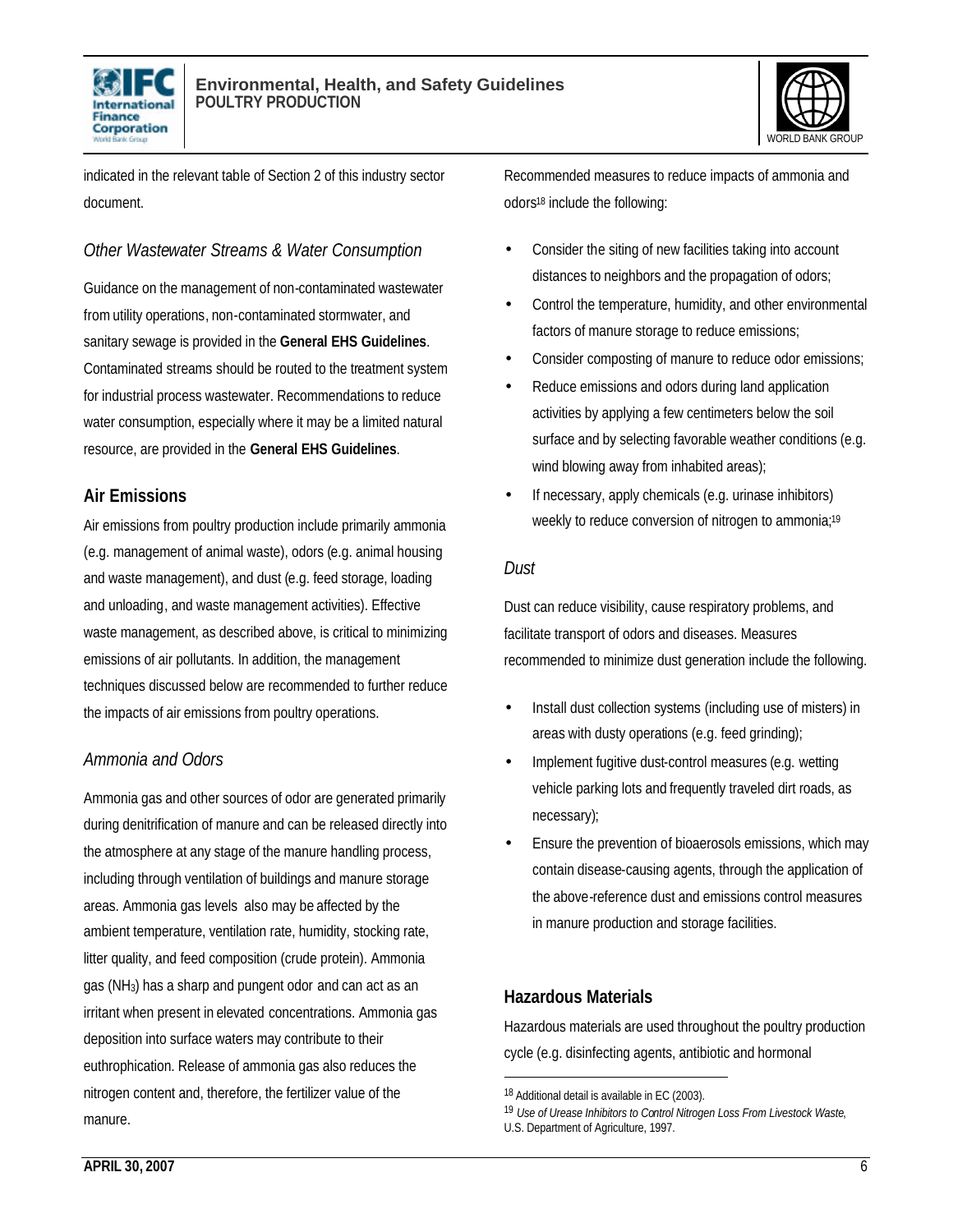



products). Guidance on the handling, storage, and transport of hazardous materials is provided in the **General EHS Guidelines**.

#### *Use of Pesticides*

Pesticides may be applied directly to birds or to structures (e.g. barns and housing units) and to control pests (e.g. parasites and vectors) using dipping vats, sprayers, and foggers. Pesticides can also be used to control predators. The potential pollutants from pesticides include the active and inert ingredients, diluents, and persistent degradation products. Pesticides and their degradation products may enter groundwater and surface water in solution, in emulsion, or bound to soil particles. Pesticides may, in some instances, impair the uses of surface waters and groundwater. Some pesticides are suspected or known to cause chronic or acute health hazards for humans as well as adverse ecological impacts.

By reducing pesticide use, poultry production operators may reduce not only the environmental impacts of their operations, but also production costs. Pesticides should be managed to avoid their migration into off-site land or water environments by establishing their use as part of an Integrated Pest Management (IPM) strategy and as documented in a Pesticide Management Plan (PMP). The following stages should be considered when designing and implementing an IPM strategy, giving preference to alternative pest management strategies, with the use of synthetic chemical pesticides as a last option.

### *Integrated Pest Management*

IPM uses an understanding of the life cycle of pests and their interaction with the environment in combination with available pest control methods to keep pests at a level that is within the economically damaging threshold with a minimum of adverse environmental and human health impacts. Recommended IPM approaches in the mammalian livestock industry include the following:

- Maintain structures to keep out pests (e.g. plug holes, seal gaps around doors and windows);
- Use mechanical controls (e.g. traps, barriers, light, and sound) to kill, relocate, or repel pests;
- Use predators to control pests. Protect natural enemies of pests by providing a favorable habitat (e.g. bushes for nesting sites and other indigenous vegetation) that can house pest predators;
- Use good housekeeping practices in barns and other facilities to limit food sources and habitat for pests;
- Improve drainage and reduce standing water to control mosquito populations;
- Consider covering manure piles with geotextiles (which allow water to enter the pile and maintain composting activity) to reduce fly populations;
- If pesticides are used, identify in the IPM plan the need for the pesticide and evaluate their effectiveness, as well as potential environmental impacts, to ensure that the pesticide with the least adverse impact is selected (e.g. nonleachable pesticides).

### *Good Management Practices*

If the application of pesticides is warranted, spill prevention and control measures consistent with the recommendations applicable to pesticides and other potential hazardous materials as noted in the **General EHS Guideline** should be followed.

In addition, the following actions specific to poultry production should be taken to reduce environmental impacts:

• Train personnel to apply pesticides according to planned procedures, while using the necessary protective clothing.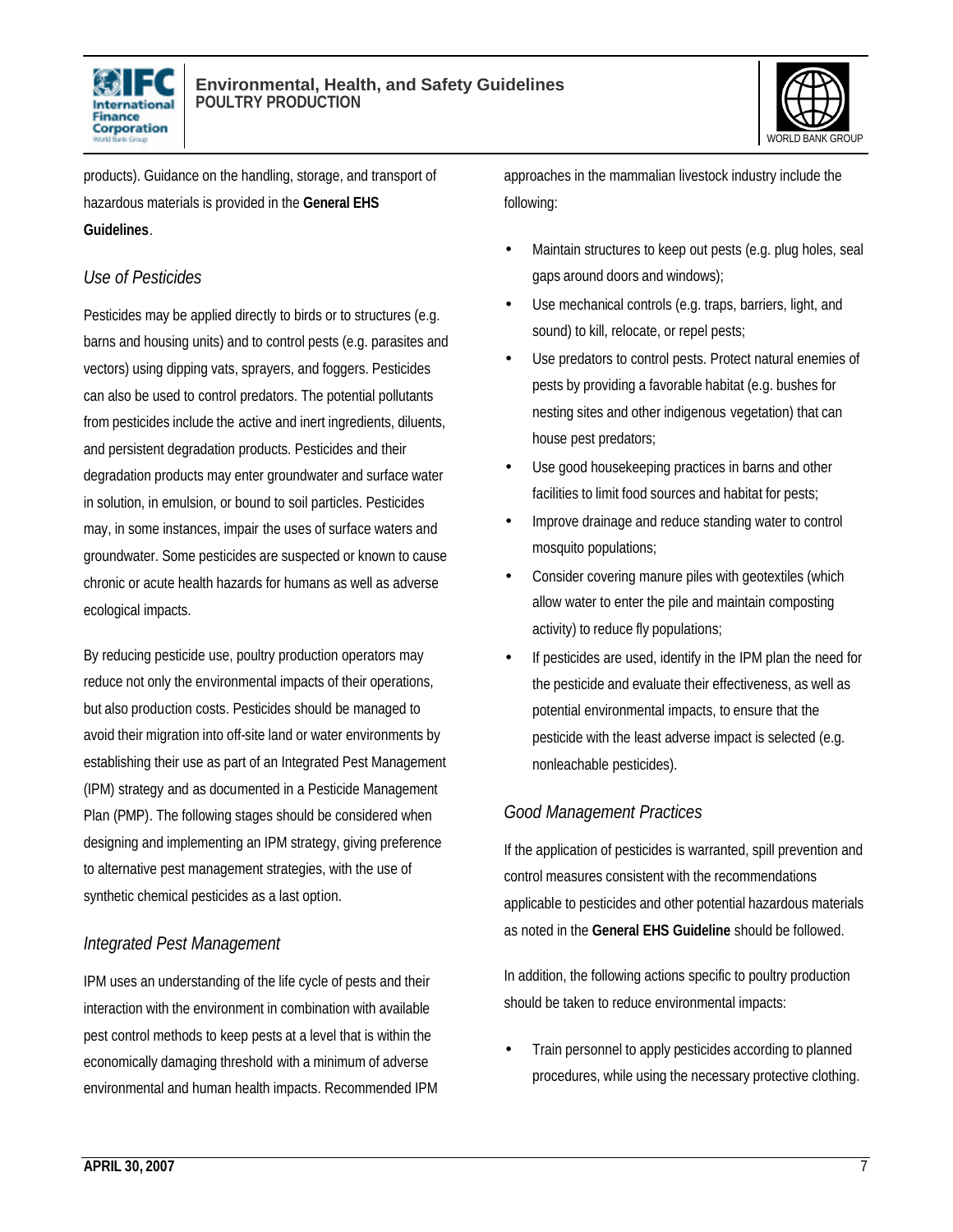



Where feasible or required, pesticide application personnel should be certified for this purpose;<sup>20</sup>

- Review the manufacturer's instructions on the maximum recommended dosage and treatment, as well as published experiences on the reduced rate of pesticide applications without loss of effect, and apply the minimum effective dose;
- Avoid the use of pesticides that fall under the World Health Organization Recommended Classification of Pesticides by Hazard Classes 1a and 1b.
- Avoid the use of pesticides that fall under the World Health Organization Recommended Classification of Pesticides by Hazard Class II if the project host country lacks restrictions on distribution and use of these chemicals, or if they are likely to be accessible to personnel without proper training, equipment, and facilities to handle, store, apply, and dispose of these products properly;
- Avoid the use of pesticides listed in annexes A and B of the Stockholm Convention, except under the conditions noted in the convention;<sup>21</sup>
- Use only pesticides that are manufactured under license and registered and approved by the appropriate authority and in accordance with Food and Agriculture Organization's (FAO's) International Code of Conduct on the Distribution and Use of Pesticides;
- Use only pesticides that are labeled in accordance with international standards and norms, such as the FAO's Revised Guidelines for Good Labeling Practice for Pesticides;
- Select application technologies and practices designed to reduce unintentional drift or runoff, only as indicated in an IPM program, and under controlled conditions;
- Maintain and calibrate pesticide application equipment in accordance with the manufacturer's recommendations;
- Store pesticides in their original packaging, and in a dedicated location that can be locked and properly identified with signs, with access limited to authorized persons. No human or animal food should be stored in this location;
- Mixing and transfer of pesticides should be undertaken by trained personnel in ventilated and well lit areas, using containers designed and dedicated for this purpose.
- Used pesticide containers should not be used for any other purpose (e.g. drinking water) and should be managed as a hazardous waste as described in the **General EHS Guidelines**. Disposal of containers contaminated with pesticides also should be done in a manner consistent with FAO guidelines and with manufacturer's directions;<sup>22</sup>
- Purchase and store no more pesticide than needed and rotate stock using a "first-in, first-out" principle so that pesticides do not become obsolete. Additionally, the use of obsolete pesticides should be avoided under all circumstances; <sup>23</sup> A management plan that includes measures for the containment, storage and ultimate destruction of all obsolete stocks should be prepared in accordance to guidelines by FAO and consistent with country commitments under the Stockholm, Rotterdam and Basel Conventions.
- Implement groundwater supply wellhead setbacks for pesticide application and storage
- Maintain records of pesticide use and effectiveness.

 $\overline{a}$ <sup>20</sup> For example, tThe US EPA classifies pesticides as either "unclassified" or "restricted." All workers that apply unclassified pesticides must be trained according to the Worker Protection Standard (40 CFR Part 170) for Agricultural Pesticides. Restricted pesticides must be applied by or in the presence of a certified pesticide applicator. For more information, see http://www.epa.gov/pesticides/health/worker.htm.

<sup>21</sup> The Stockholm Convention on Persistent Organic Pollutants (2001), controls the use of the following POPs-pesticides: Aldrin, Chlordane, DDT, Dieldrin, Endrin, Heptachlor, Hexachlorobenzene, Mirex, and Toxaphene.

<sup>&</sup>lt;u>.</u> <sup>22</sup> See FAO Guidelines for the Disposal of Waste Pesticides and Pesticide Containers on the farm.

<sup>23</sup> See the FAO publication on pesticide storage and stock control manual. FAO Pesticide Disposal Series No. 3 (1996).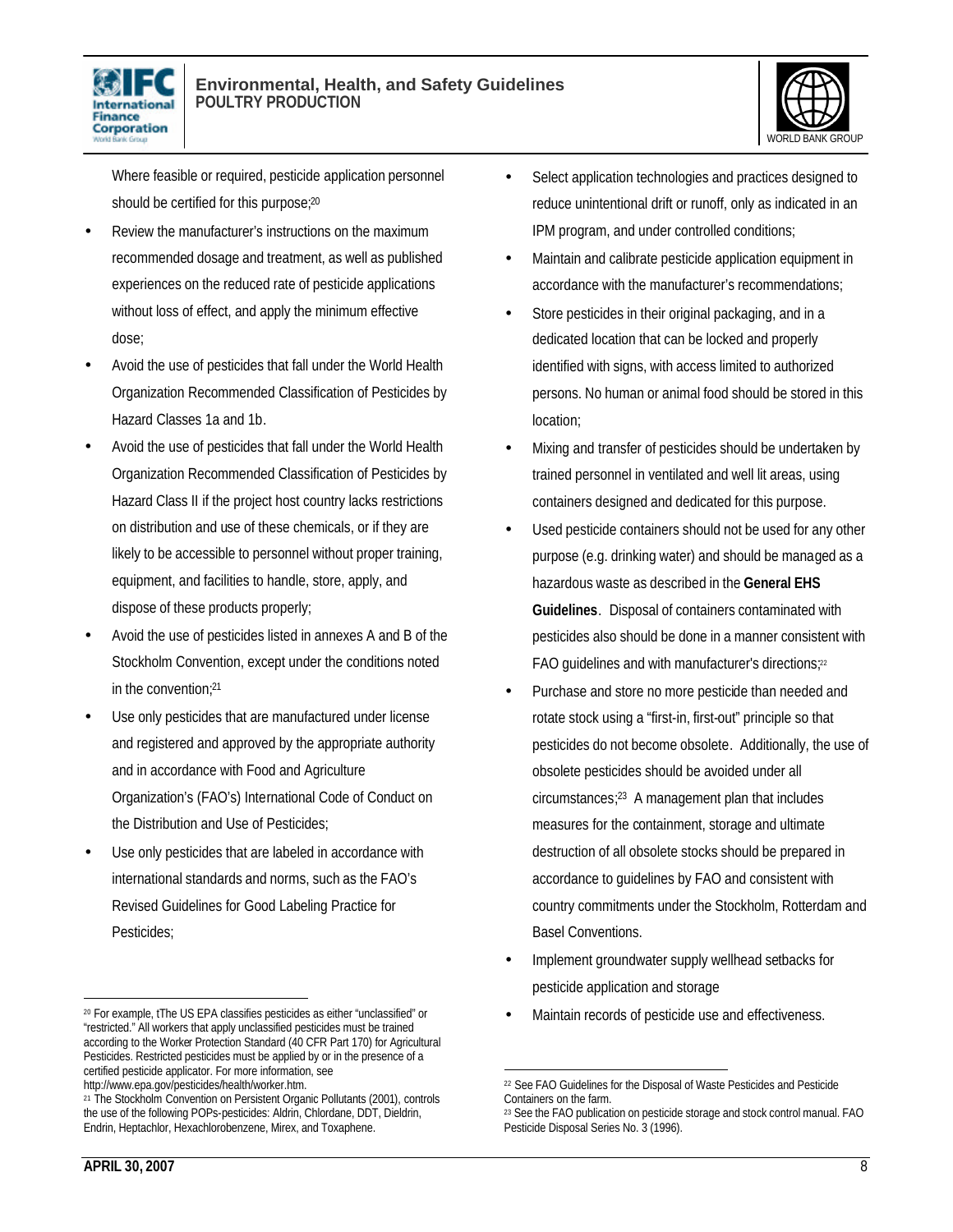



#### **Animal Diseases**

Animal disease-causing agents can spread rapidly, especially in intensive livestock operations. Animal diseases can enter a facility with new animals, on equipment, and on people. Some diseases can weaken or kill large numbers of animals at an infected facility. Both poultry manure and carcasses contain pathogenic organisms which can infect humans, for example viruses such as Avian Influenza (strain HN51), and parasites such as parasitical worms.

In some cases, the only remedy available to an operation is to sacrifice an entire group of animals to prevent the spread of the disease to other parts of the facility or to other facilities. The procedures to protect against the spread of animal diseases will depend on the type of animal at a facility, the way the diseases of concern spread to and infect animals, and the vulnerability of the animals to each specific disease.

The key to developing adequate disease-prevention procedures is to find accurate information about animal diseases and how to prevent them. Some of the recommended general types of management methods to reduce the potential for the spread of animal pathogens include the following:

Recommended management measures to minimize the potential for the spread of poultry pathogens include:

- Establish sound biosecurity protocols for the entire poultry operation that control animals, feed, equipment, and personnel, entering the facility (for example, quarantine periods for new animals, washing and disinfecting equipment, showering and protective clothing and footwear for personnel, and keeping out stray animals, rodents and birds);
- Control farm animals, equipment, personnel, and wild or domestic animals entering the facility (e.g. quarantine periods for new animals, washing and disinfecting crates, disinfection and coverage of shoes before entry into bird

housing zones, providing protective clothing to personnel, and closing holes in buildings to keep out wild animals);

- Prevent the interaction of wild birds with feed, as this interaction could be a factor in the spread of avian influenza from sparrows, crows, etc.
- Vehicles that go from farm to farm (e.g. transport of veterinarians, farm suppliers, buyers, etc.) should be subject to special precautions such as limiting their operation to special areas with biosecurity measures, spraying of tires and treating parking areas with disinfectants;
- Sanitize bird housing areas;

<u>.</u>

- Establish a detailed animal health program supported by the necessary veterinary and laboratory capability. Identify and segregate sick birds<sup>24</sup> and develop management procedures for adequate removal and disposal of dead birds).<sup>25</sup>
- Where possible establish all in- all out systems with only one age group per farm;
- Workers on multiple age bird farms should always work with the youngest birds first before moving on to the older birds;
- Train workers in the application of animal health products.

<sup>&</sup>lt;sup>24</sup> Information on animal health and disease prevention is available from Animal Health Australia, at

http://www.animalhealthaustralia.com.au/aahc/index.cfm?E9711767-B85D-D391-45FC-CDBC07BD1CD4#ops and from the United States Department of Agriculture (USDA) Animal and Plant Inspection Service, available at http://www.aphis.usda.gov/animal\_health/index.shtml

<sup>&</sup>lt;sup>25</sup> For further information on culling and disposal of carcasses, in addition to animal health issues, see Carcass Disposal: A Comprehensive Review, Kansas State University (2004) available at http://fss.k-

state.edu/research/books/carcassdisp.html; Guidance Note on the Disposal of Animal By-Products and Catering Waste, UK Ministry of Agriculture, Fisheries, and Food (2001) available at http://www.defra.gov.uk/animalh/by-

prods/publicat/dispguide.pdf; and various documents provided by the Animal Health Australia, available at

http://www.animalhealthaustralia.com.au/aahc/index.cfm?E9711767-B85D-D391-45FC-CDBC07BD1CD4#ops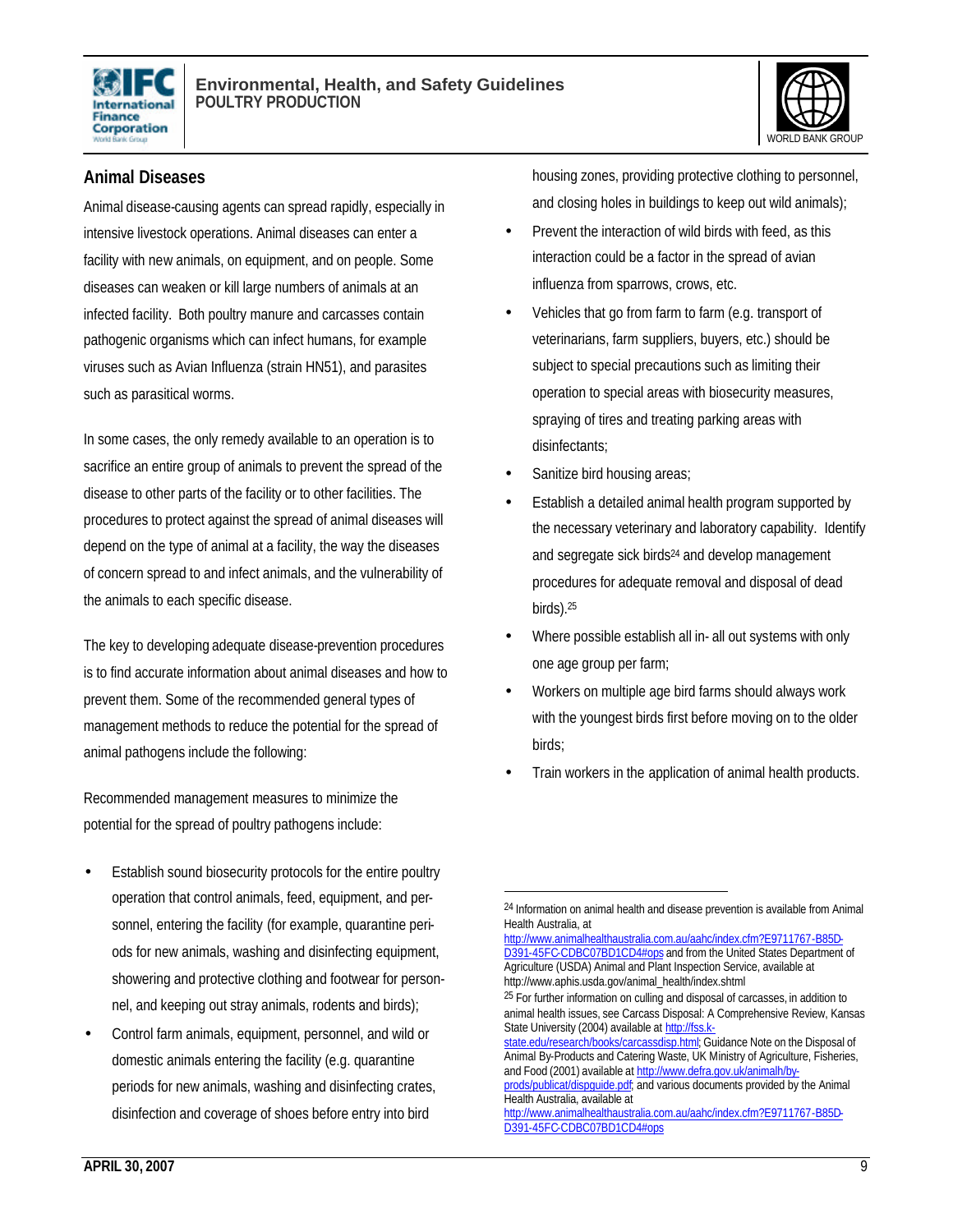



## **1.2 Occupational Health and Safety**

Occupational Health and Safety hazards related to the daily operations of the poultry sector can be grouped into five categories:

- Physical hazards
- Confined spaces
- Exposure to chemical hazards
- Exposure to organic dust
- Exposure to biological agents

#### **Exposure to Physical Hazards**

Workers in poultry production facilities may become exposed to a series of physical hazards related to equipment and vehicle operation and repair, trip and fall hazards, and lifting heavy weights, which are common to other industries. Physical hazards should be prevented and controlled according to applicable guidance presented in the **General EHS Guideline**.

Additional recommendations applicable to poultry production include:

- Prevention of falls into openings for water supply systems, underground manure storage tanks, and other confined spaces through installation of covers, fences, and other fall prevention methods;
- Training on correct bird handling techniques and provision of appropriate personal protective equipment (PPE), such as gloves and aprons, to prevent scratches.

#### **Confined Spaces**

Occupational health and safety hazards associated with confined spaces on farms (e.g. manure pits, silos, grain bins, water tanks, or inadequately ventilated buildings) include the risk of asphyxiation, primarily due to the accumulation of methane. Entry to all confined spaces should be restricted and should be subject to permitted supervision by properly trained persons as described in the **General EHS Guidelines.** 

#### **Chemical Hazards**

Potentially hazardous substances used in poultry production activities may include pesticides, disinfecting agents, minerals, antibiotic and hormonal products. Potential exposures to pesticides should be managed according to the recommendations provided above (Hazardous Materials Management section). Additionally, all potential chemical exposures should be prevented and controlled according to applicable guidance presented in the **General EHS Guideline**.

#### *Exposure to pesticides*

Potential exposures to pesticides include dermal contact and inhalation during their preparation and application as well as ingestion due to consumption of contaminated water. The effect of such impacts may be increased by climatic conditions, such as wind, which may increase the chance of unintended drift, or high temperatures, which may be a deterrent to the use of personal protective equipment (PPE) by the operator.

Recommended management practices include the following:

- Train personnel to apply pesticides and ensure that personnel have received the necessary certifications,26 or equivalent training where such certifications are not required;
- Respect post-treatment intervals to avoid operator exposure during reentry to crops with residues of pesticides;

 $\overline{a}$ <sup>26</sup> The US EPA classifies pesticides as either "unclassified" or "restricted." All workers that apply unclassified pesticides must be trained according to the Worker Protection Standard (40 CFR Part 170) for Agricultural Pesticides. Restricted pesticides must be applied by or in the presence of a certified pesticide applicator. For more information, see http://www.epa.gov/pesticides/health/worker.htm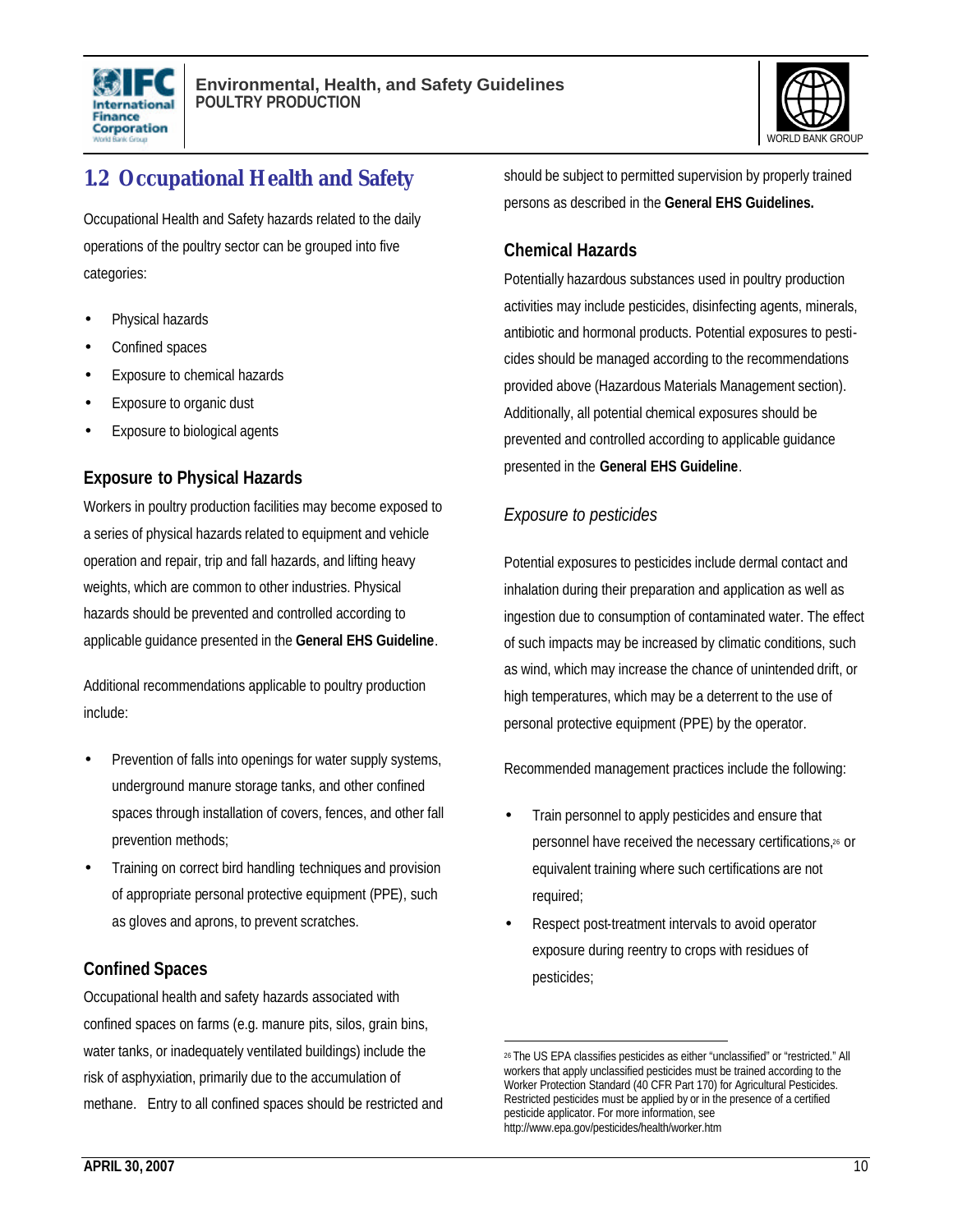



- Respect preharvest intervals to avoid operator exposure to pesticide residues on products during harvesting;
- Ensure hygiene practices are followed (in accordance to FAO and PMP) to avoid exposure of family members to pesticides residues.

#### *Air Quality*

Source of dust in poultry production operations include handling and storage of feed ingredients which may include particles from grain, mites, fungi, and bacteria, as well as inorganic material such as limestone. Other sources of dust include bird manure and associated bioaerosols.

Job functions with a potentially higher incidence of exposure to dust include cleaning of silos and grain hoppers, milling of feed grain, and handling of poultry waste. Some dusts may contain antigens that can cause severe irritation to the respiratory tract. Acute toxic alveolitis, otherwise known as organic dust toxic syndrome, can accompany brief, occasional exposures to heavy concentrations of organic dust and moldy feed materials in agricultural environment.

In addition to the general dust exposure prevention and control guidance provided in the occupational health and safety section of the **General EHS Guidelines,** recommendations for dust control specific to poultry production include:

- Use local air extraction devices at dust generating equipment, such as silos and grinders;
- Ensure that workers potentially exposed to dust and bioaerosols, such as catching gangs, are provided with adequate respiratory protection including properly fitted masks equipped with filters especially designed to capture dust and micro-organisms;
- Store only dry feed and grain to minimize microorganism growth.

#### **Exposure to Biological Agents**

Workers may be exposed to a range of pathogens such as bacteria, fungi, mites and viruses (including "bird flu") transmitted from live birds, excreta, carcasses and parasites and ticks27. Workers may also be exposed to skin sensitizers, such as dander from bird feathers. If antibiotics are used in feed, antibiotic resistant micro-organisms might develop in the gastrointestinal tract of birds. Resistant bacteria can potentially infect humans on or in the vicinity of the farm.

Management measures that should be taken to avoid the negative consequences of worker exposure to biological agents<sup>28</sup> include the following.

- Inform workers of potential risks of exposure to biological agents and provide training in recognizing and mitigating those risks;
- Provide personal protective equipment to minimize all forms of exposure to materials potentially containing pathogens;
- Ensure that those that have developed allergic reactions to biological agents are not working with these substances.

Additional guidance applicable to the management of biological hazards is provided in the **General EHS Guidelines**.

### **1.3 Community Health and Safety**

Community health and safety issues associated with the construction and decommissioning of poultry production facilities are similar to those of other large projects and are addressed in

l

<sup>&</sup>lt;sup>27</sup> European Agency for Safety and Health at Work (OSHA). European Network. FAQ on Agriculture Sector.

http://agency.osha.eu.int/good\_practice/sector/agriculture/faq\_agriculture

<sup>&</sup>lt;sup>28</sup> Detailed guidance on occupational health and safety measures to protect against Avian Flu can be found in Occupational Health and Safety Administration (OSHA), Protecting Employees from Avian Influenza Viruses (2006), available at:

http://www.osha.gov/OshDoc/data\_AvianFlu/avian\_flu\_guidance\_english.pdf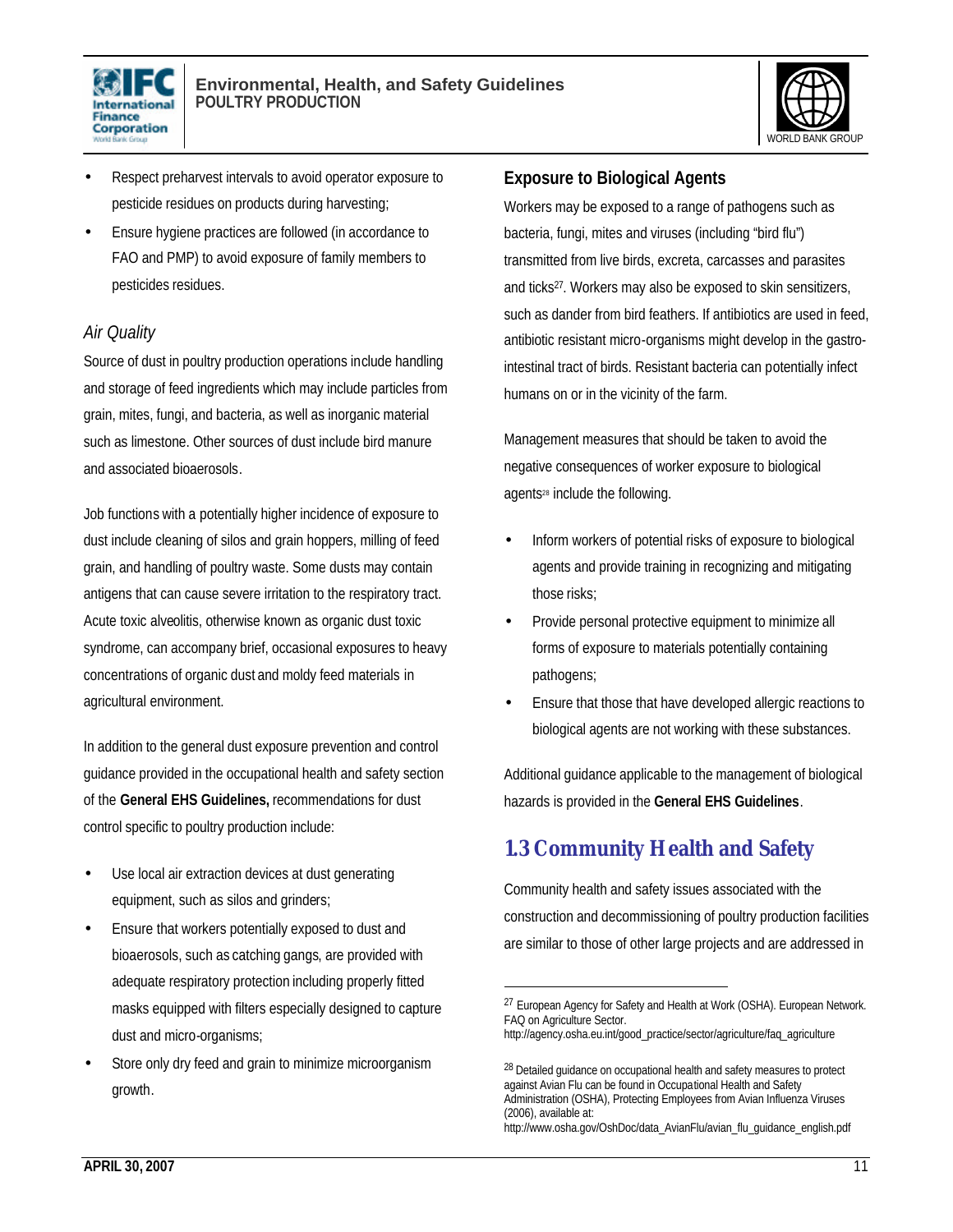



the **General EHS Guidelines**. Community health and safety hazards specific to poultry operations include the potential spread of animal diseases already addressed in this document as well as the following food safety issues.

#### **Food Safety Impacts and Management**

The main veterinary drugs used in poultry are antibiotics. These are used to prevent and treat bacterial diseases. The development of antibiotic resistance by pathogenic bacteria is of concern and arises when bacteria acquire resistance to one or more of the antibiotics to which they were formerly susceptible. That resistance eventually makes the antibiotics ineffective in treating specific microbial diseases in humans.29 In addition, when antibiotics are unintentionally consumed as residues in food, the amount ingested cannot be quantified or monitored and may cause direct health concerns, such as aplastic anemia, posing a serious risk to human health.

Concerning risks to community health and safety from the ingestion of hazardous substances in poultry products, the FAO/WHO *Codex Alimentarius* provides guidance on veterinary drug residues and pesticide residues. For example the Codex contains 46 maximum residue limits (MRLs) for veterinary drugs in poultry products (including eggs), as well as MRLs for pesticide residues in chickens and eggs,30 The official Codex Standards also contains standards for chicken products, for example the Recommended International Code of Hygienic Practice for Egg Products. Observance of MRLs is required by law under some national jurisdictions and is encouraged elsewhere.

29 FAO (2002b).

 $\overline{a}$ 

The following actions should be taken at the system level to limit the use of antibiotics:

- Facilities involved in livestock production should use a veterinary service on an annual or more frequent basis to review and assess the health of the stock and employees' competence and training. With the assistance of the veterinary service, facilities should develop a veterinary health plan to include the following aspects<sup>31</sup>:
	- o Summary of major diseases present and potentially present;
	- o Disease prevention strategies;
	- o Treatments to be administered for regularly encountered conditions;
	- o Recommended vaccination protocols;
	- o Recommended parasite controls;
	- o Medication recommendations for feed or water.

If antibiotics are recommended, the following measures should be considered:

- Apply only approved antibiotics in strict accordance with the manufacturer's instructions to ensure responsible and correct use;
- Apply approved antibiotics that are purchased and utilized on prescription and under the guidance of a qualified professional even where no prescription is required;
- Prepare a contingency plan that specifies how antibiotics should be applied following the identification of disease outbreaks;
- Store antibiotics in their original packaging, in a dedicated location that:
	- o Can be locked and is properly identified with signs, with access limited to authorized persons

<sup>30</sup> The *Codex Alimentarius* provides Maximum Residue Limits (MRLs) for veterinary drug residues and pesticide residues in all major food raw materials, including chicken meat and eggs. The FAO/WHO veterinary drug MRL database is: http://www.codexalimentarius.net/mrls/vetdrugs/jsp/vetd\_q-e.jsp The FAO/WHO pesticide MRL database is: http://www.codexalimentarius.net/mrls/pestdes/jsp/pest\_q-e.jsp

<sup>1</sup> 31 For more information, see EUREPGAP guidance on integrated farm assurance at http://www.eurepgap.org/farm/Languages/English/documents.html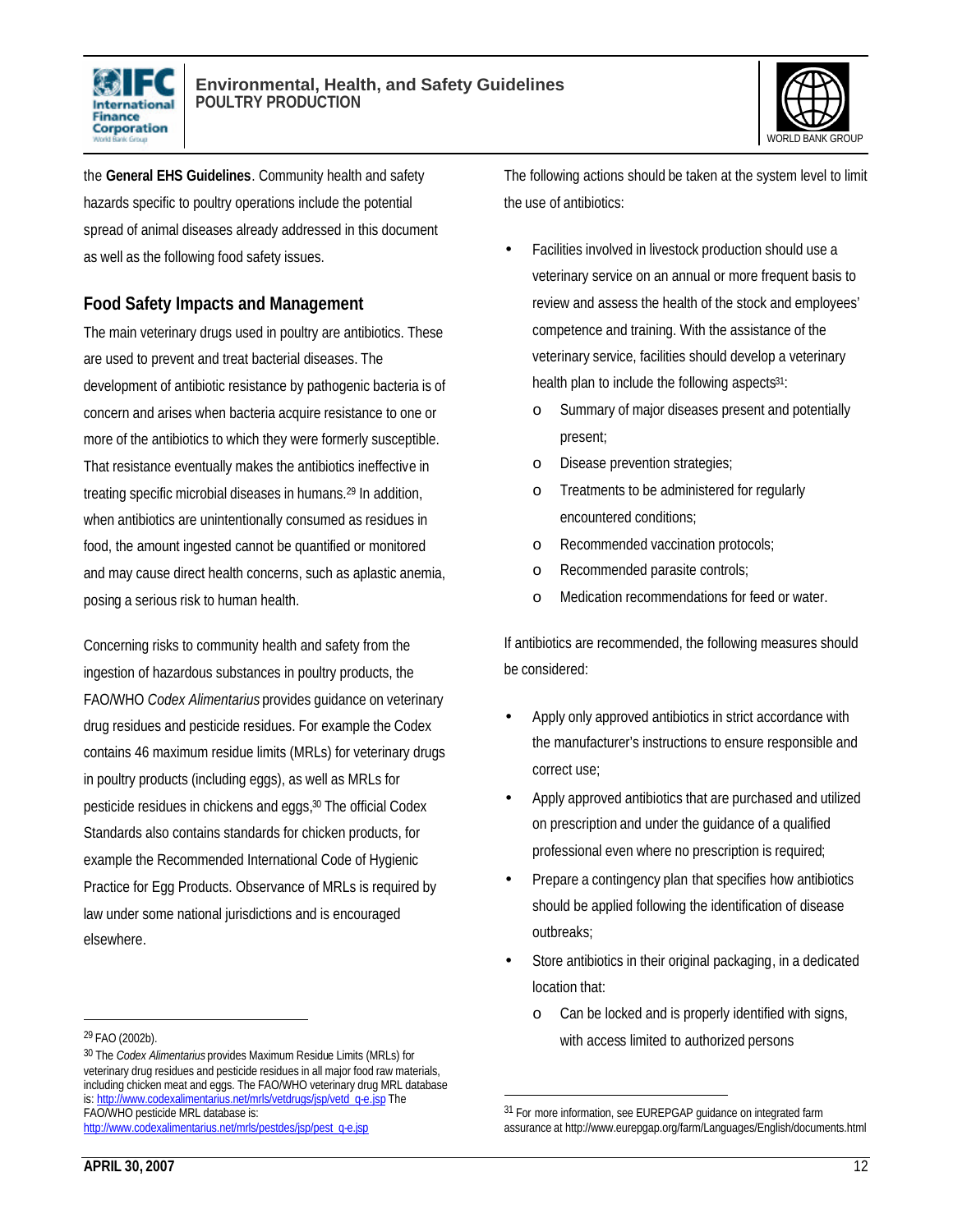



- o Can contain spills and avoid uncontrolled release of antibiotics into the surrounding environment
- o Provides for storage of containers on pallets or other platforms to facilitate the visual detection of leaks
- o Avoid stockpiles of waste antibiotics by adopting a "first-in, first-out" principle so that they do not exceed their expiration date. Any expired antibiotics should be disposed of in compliance with national regulations

# **2.0 Performance Indicators and Monitoring**

### **2.1 Environment**

#### **Emissions and Effluent Guidelines**

Table 1 presents effluent guidelines for this sector for concentrated livestock feeding operations generating point source effluents. Guideline values for process emissions and effluents in this sector are indicative of good international industry practice as reflected in relevant standards of countries with recognized regulatory frameworks. These guidelines are achievable under normal operating conditions in appropriately designed and operated facilities through the application of pollution prevention and control techniques discussed in the preceding sections of this document. These levels should be achieved, without dilution, at least 95 percent of the time that the plant or unit is operating, to be calculated as a proportion of annual operating hours. Deviation from these levels in consideration of specific, local project conditions should be justified in the environmental assessment.

Poultry production operations may also be characterized by non-point sources of effluents or emissions which may need to be monitored through the proper implementation of nutrient management strategy as described above, taking into consideration potential impacts to human health and the

environment from the presence of disease-agents in the waste streams. The objective should be the minimization of "excess" nutrients and other pollutants in runoff with additional considerations for discharge to surface waters as described in the **General EHS Guidelines**.

| Table 1. Effluent levels for poultry production                                                                                                                                                                                                |                                              |                        |  |  |
|------------------------------------------------------------------------------------------------------------------------------------------------------------------------------------------------------------------------------------------------|----------------------------------------------|------------------------|--|--|
| <b>Pollutants</b>                                                                                                                                                                                                                              | <b>Units</b>                                 | <b>Guideline Value</b> |  |  |
| pН                                                                                                                                                                                                                                             | рH                                           | $6 - 9$                |  |  |
| BOD <sub>5</sub>                                                                                                                                                                                                                               | mq/l                                         | 50                     |  |  |
| COD                                                                                                                                                                                                                                            | mq/l                                         | 250                    |  |  |
| <b>Total nitrogen</b>                                                                                                                                                                                                                          | mg/l                                         | 10                     |  |  |
| <b>Total phosphorus</b>                                                                                                                                                                                                                        | mg/l                                         | $\overline{2}$         |  |  |
| Oil and grease                                                                                                                                                                                                                                 | mg/l                                         | 10                     |  |  |
| <b>Total suspended solids</b>                                                                                                                                                                                                                  | 50<br>mg/l                                   |                        |  |  |
| Temperature increase                                                                                                                                                                                                                           | <3b<br>$\circ$ C.                            |                        |  |  |
| Total coliform bacteria                                                                                                                                                                                                                        | MPN <sup>a</sup> / 100 ml<br>400             |                        |  |  |
| Active Ingredients /<br><b>Antibiotics</b>                                                                                                                                                                                                     | To be determined on a case specific<br>hasis |                        |  |  |
| Notes:<br><sup>a</sup> MPN = Most Probable Number<br><b>b</b> At the edge of a scientifically established mixing zone which takes into<br>account ambient water quality, receiving water use, potential receptors and<br>assimilative capacity |                                              |                        |  |  |

Table 2 provides a typical range of ammonia emissions from poultry housing systems. These values are provided for comparative purposes only, to help establish a benchmark at the project level.

#### **Resource Use**

The following tables 2, 3, 4 and 5 provide examples of resource consumption indicators for energy, water, materials, and waste in this sector. Industry benchmark values are provided for comparative purposes only and individual projects should target continual improvement in these areas. These benchmarks are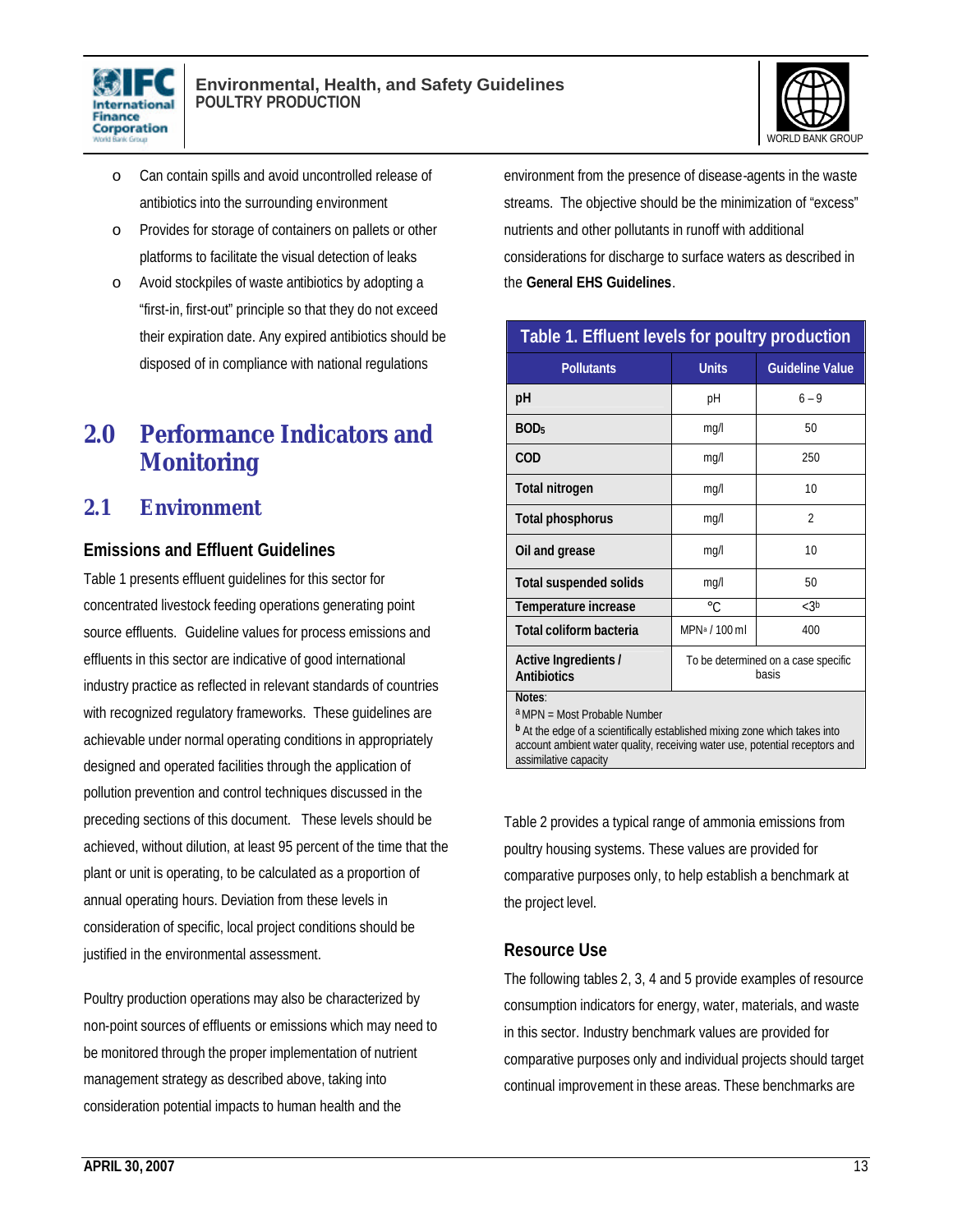



EC based and would need to be amended for a hotter climate

especially where pad cooling is used for environmental control.

| Table 2. Ammonia emissions from poultry<br>production systems <sup>a</sup>            |                   |                               |  |  |
|---------------------------------------------------------------------------------------|-------------------|-------------------------------|--|--|
| <b>Housing Type</b>                                                                   | Unit <sup>b</sup> | Average<br>emission<br>factor |  |  |
| Laying hens in cages with<br>deep pits underneath for<br>gathering and storing manure | g NH3 LU-1 h-1    | 6.9                           |  |  |
| Laying hens in cages with<br>belt cleaning once weekly                                | g NH3 LU-1 h-1    | 29                            |  |  |
| All birds kept on litter                                                              | g NH3 LU-1 h-1    | 5.5                           |  |  |
| <b>NOTES</b>                                                                          |                   |                               |  |  |

**a** Adapted from: DEFRA (2002)

**b** The weight of ammonia emitted per unit of time and per liveweight housed (liveweight means the weight of the bird).

#### **Table 3. Energy consumption in poultry production**

|                                                                                             | Estimated energy consumption <sup>a</sup> |               |  |
|---------------------------------------------------------------------------------------------|-------------------------------------------|---------------|--|
| <b>Activity</b>                                                                             | <b>Broilers</b>                           | Laying hens   |  |
| <b>Local heating</b>                                                                        | $13 - 20$                                 |               |  |
| Feeding                                                                                     | $0.4 - 0.6$                               | $0.5 - 0.8$   |  |
| Ventilation                                                                                 | $0.10 - 0.14$                             | $0.13 - 0.45$ |  |
| Lighting                                                                                    |                                           | $0.15 - 0.40$ |  |
| Egg preservation <sup>b</sup>                                                               |                                           | $0.30 - 0.35$ |  |
| <b>NOTES</b><br>a Wh per bird per day.<br><b>b</b> Wh per egg per day.<br>Source: EC (2003) |                                           |               |  |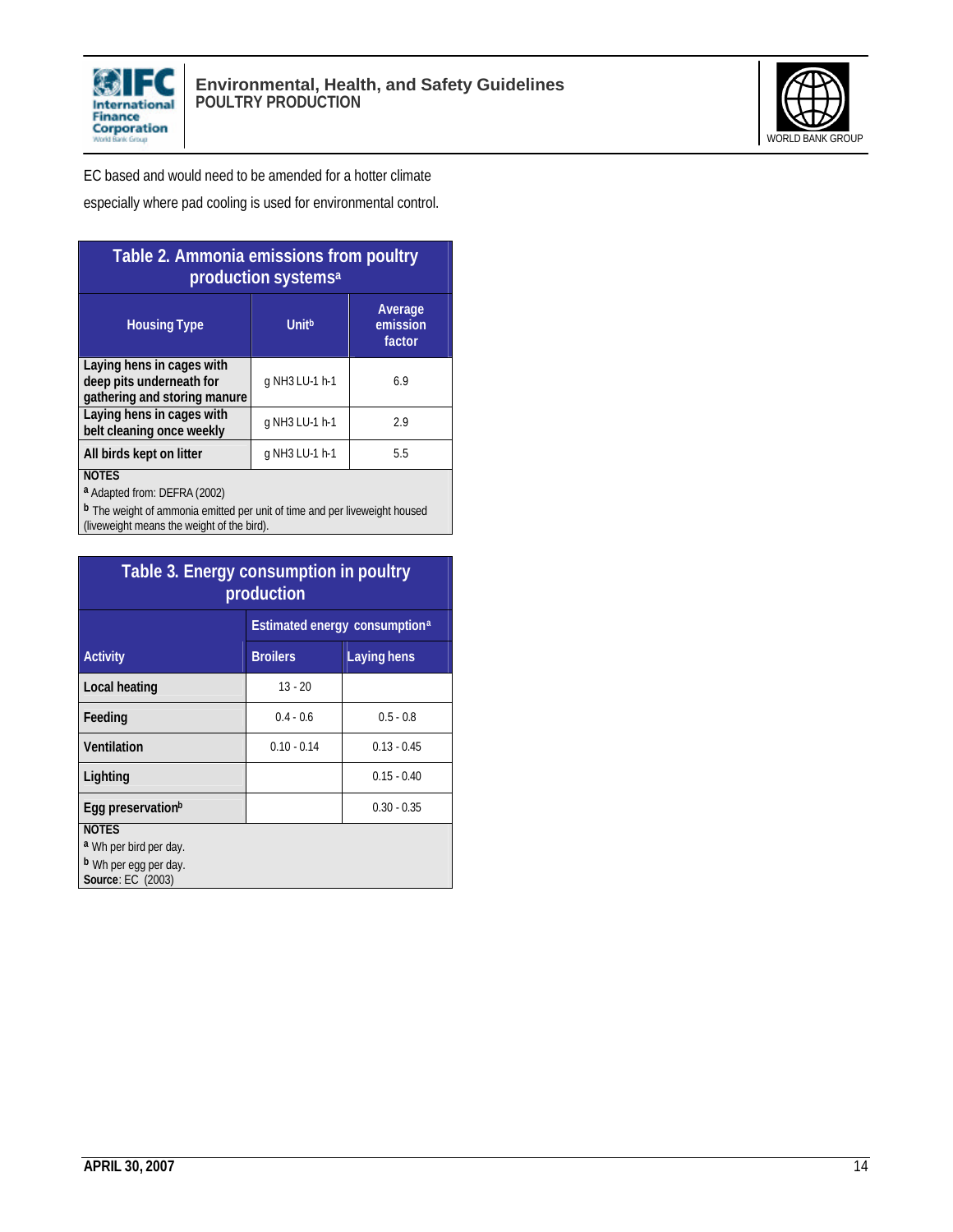



| Table 4. Water consumption in poultry<br>production |                                             |                                    |                                                 |                                                              |  |
|-----------------------------------------------------|---------------------------------------------|------------------------------------|-------------------------------------------------|--------------------------------------------------------------|--|
|                                                     | Water consumption of poultry                |                                    |                                                 | <b>Annual water</b>                                          |  |
| <b>Type</b>                                         | Average<br>ratio<br>water/feed <sup>a</sup> | Water<br>consumption<br>per cycleb | <b>Annual water</b><br>consumption <sup>c</sup> | consumption<br>for cleaning<br>of areas <sup>d</sup>         |  |
| <b>Broiler</b>                                      | $1.7 - 1.9$                                 | $4.5 - 11$                         | $40 - 70$                                       | $0.012 - 0.120$                                              |  |
| Laying<br>hen                                       | $1.8 - 2.0$                                 | 10                                 | $83 - 120$                                      | Layers (cages):<br>0.01<br>Layers (deep<br>litter): $>0.025$ |  |

**Note:** Adapted from: EC (2003). Integrated Pollution Prevention and Control (IPPC). Reference Document on Best Available Techniques for Intensive Rearing of Poultry and Pigs. July 2003. Tables 3.11-12. p. 104-5. a Liters/kg

b Liters/head/cycle

c Liters/bird place/year

d Use in m<sup>3</sup> per m<sup>2</sup> per ye.ar

| Table 5. Nitrogen losses from poultry manure<br>management                                                                                      |               |                    |         |       |                                         |                                        |
|-------------------------------------------------------------------------------------------------------------------------------------------------|---------------|--------------------|---------|-------|-----------------------------------------|----------------------------------------|
|                                                                                                                                                 |               | <b>Losses from</b> |         |       |                                         |                                        |
| <b>Manure</b><br><b>Management</b><br>system                                                                                                    | N<br>excreted | Building           | Storage | Field | <b>Total</b><br><b>losses</b><br>to air | <b>Total</b><br>available<br>for crops |
|                                                                                                                                                 |               |                    |         |       |                                         |                                        |
| Pounds nitrogen / head / year                                                                                                                   |               |                    |         |       |                                         |                                        |
| <b>Surface</b><br>application                                                                                                                   | 0.9           | 0.18               | 0.03    | 0.17  | 0.38                                    | 0.51                                   |
| Incorporate                                                                                                                                     | 0.9           | 0.18               | 0.03    | 0.04  | 0.25                                    | 0.65                                   |
| Alum,<br>incorporate                                                                                                                            | 0.9           | 0.03               | 0.04    | 0.21  | 0.28                                    | 0.62                                   |
| Source: Marcel Aillery, et al., USDA Economic Research Service, Managing<br>Manuella Inspector Airport Mater Ought: Francusco Decease Depart No |               |                    |         |       |                                         |                                        |

nure to Improve Air and Water Quality, Economic Research Report No. (ERR9) 65 pp, September 2005. http://www.ers.usda.gov/publications/ERR9/

### **Environmental Monitoring**

Environmental monitoring programs for this sector should be implemented to address all activities that have been identified to have potentially significant impacts on the environment, during normal operations and upset conditions. Environmental monitoring activities should be based on direct or indirect indicators of emissions, effluents, and resource use applicable to the particular project. Monitoring frequency should be

sufficient to provide representative data for the parameter being monitored. Monitoring should be conducted by trained individuals following monitoring and record-keeping procedures and using properly calibrated and maintained equipment. Monitoring data should be analyzed and reviewed at regular intervals and compared with the operating standards so that any necessary corrective actions can be taken. Additional guidance on monitoring programs is provided in the **General EHS Guidelines**.

# **2.2 Occupational Health and Safety**

#### **Occupational Health and Safety Guidelines**

Occupational health and safety performance should be evaluated against internationally published exposure guidelines, of which examples include the Threshold Limit Value (TLV®) occupational exposure guidelines and Biological Exposure Indices (BEIs®) published by American Conference of Governmental Industrial Hygienists (ACGIH),<sup>32</sup> the Pocket Guide to Chemical Hazards published by the United States National Institute for Occupational Health and Safety (NIOSH), 33 Permissible Exposure Limits (PELs) published by the Occupational Safety and Health Administration of the United States (OSHA), 34 Indicative Occupational Exposure Limit Values published by European Union member states,<sup>35</sup> or other similar sources.

#### **Accident and Fatality Rates**

Projects should try to reduce the number of accidents among project workers (whether directly employed or subcontracted) to a rate of zero, especially accidents that could result in lost work time, different levels of disability, or even fatalities. Facility rates may be benchmarked against the performance of facilities in this

 $\overline{a}$ <sup>32</sup> Available at: http://www.acgih.org/TLV/ and http://www.acgih.org/store/

<sup>33</sup> Available at: http://www.cdc.gov/niosh/npg/

<sup>34</sup> Available at:

http://www.osha.gov/pls/oshaweb/owadisp.show\_document?p\_table=STANDAR DS&p\_id=9992

<sup>35</sup> Available at: http://europe.osha.eu.int/good\_practice/risks/ds/oel/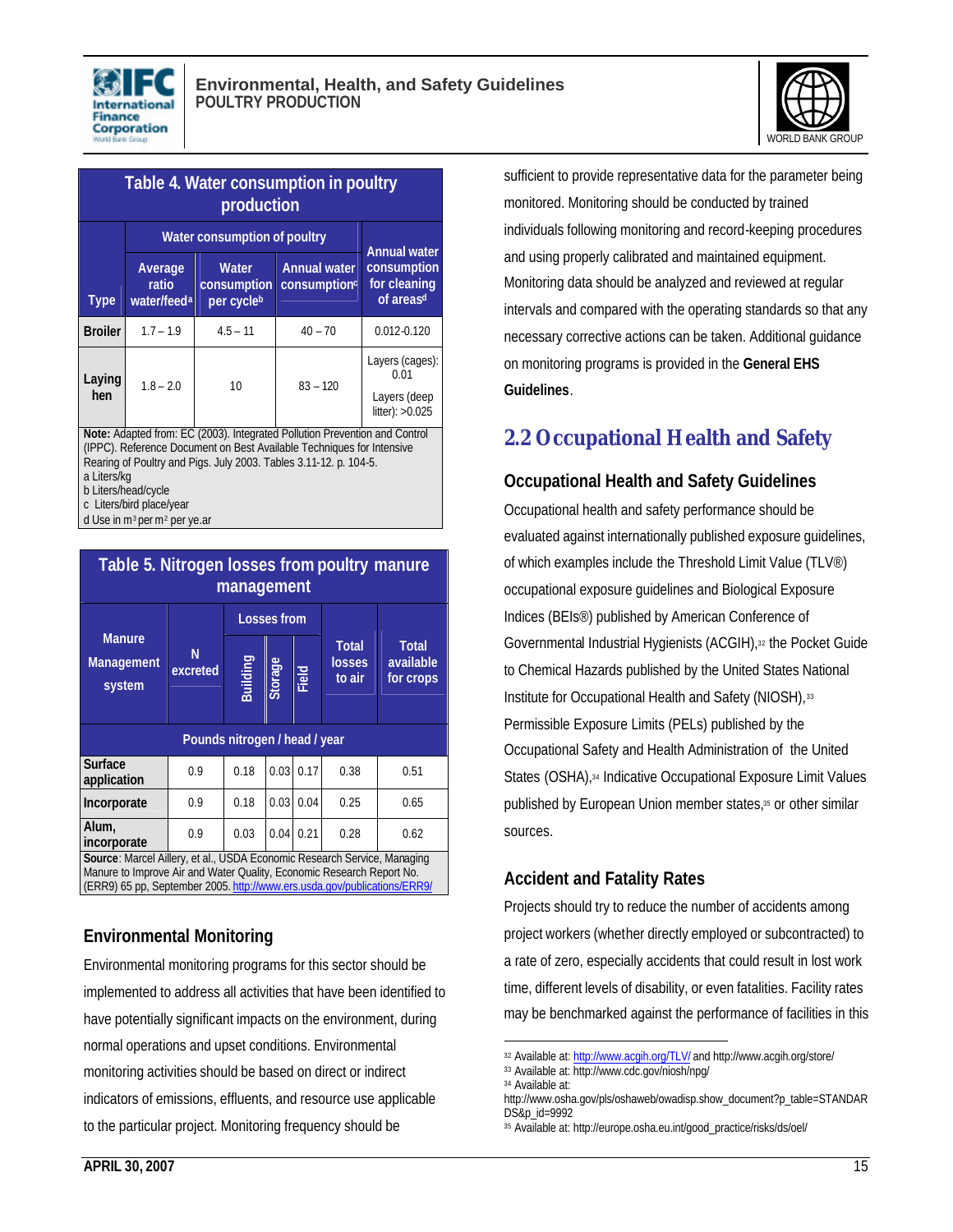



sector in developed countries through consultation with published sources (e.g. US Bureau of Labor Statistics and UK Health and Safety Executive)<sup>36</sup>.

### **Occupational Health and Safety Monitoring**

The working environment should be monitored for occupational hazards relevant to the specific project. Monitoring should be designed and implemented by accredited professionals<sup>37</sup> as part of an occupational health and safety monitoring program. Facilities should also maintain a record of occupational accidents and diseases and dangerous occurrences and accidents. Additional guidance on occupational health and safety monitoring programs is provided in the **General EHS Guidelines**.

 $\overline{a}$ 

<sup>36</sup> Available at: http://www.bls.gov/iif/ and

http://www.hse.gov.uk/statistics/index.htm

<sup>&</sup>lt;sup>37</sup> Accredited professionals may include Certified Industrial Hygienists,

Registered Occupational Hygienists, or Certified Safety Professionals or their equivalent.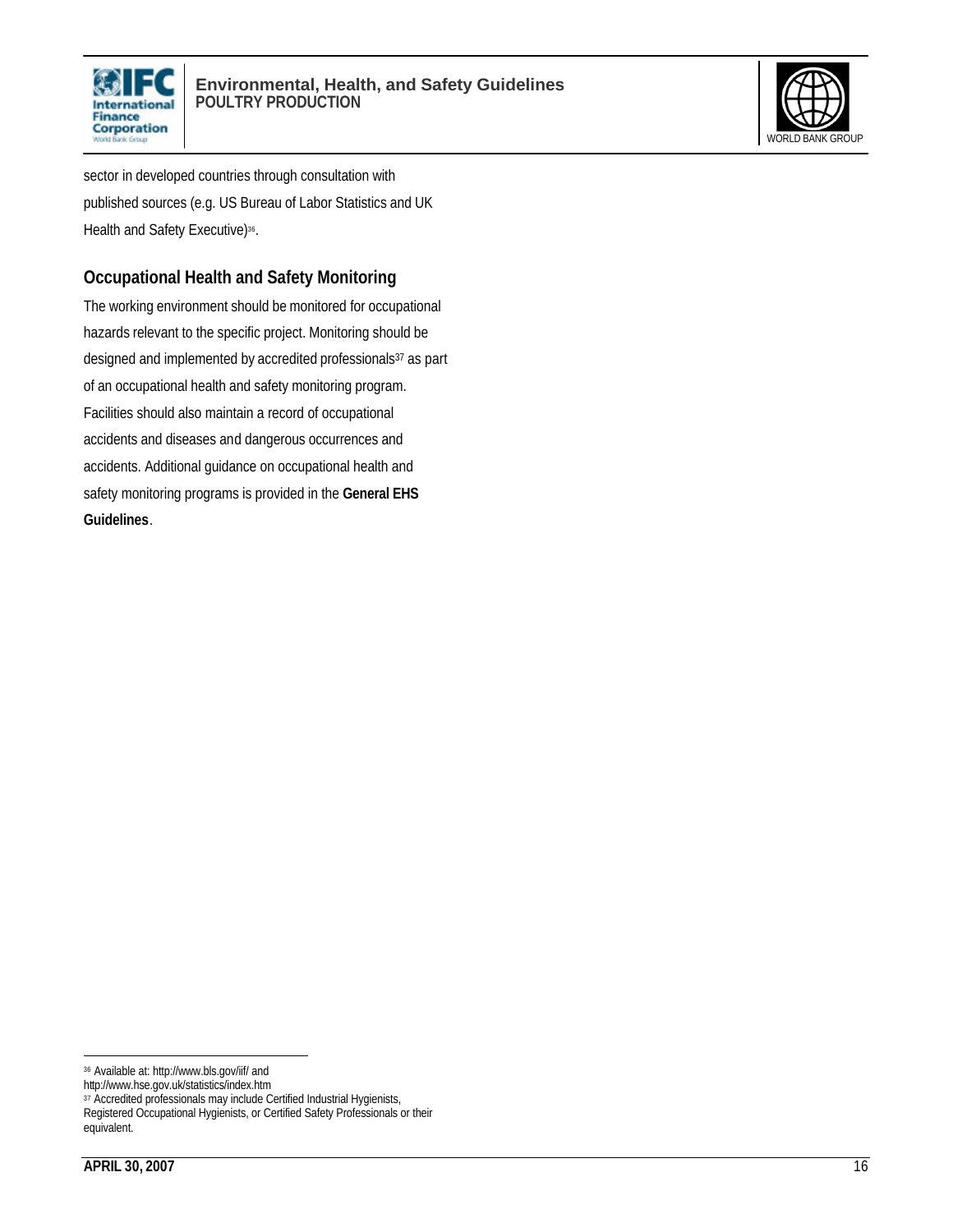



### **3.0 References**

ATTRA- National Sustainable Agriculture Information service U.S. Matching Livestock and Forage Resources in Controlled Grazing. http://www.attra.org/attra-pub/matchlandf.html#intro

BLS (US Bureau of Labor Statistics). 2004. Census of Fatal Occupational Injuries Charts, 1992-2004. Number and rate of fatal occupational injuries by private industry sector, 2004. (Table page 10). http://www.bls.gov/iif/oshwc/cfoi/cfch0003.pdf

BLS (US Bureau of Labor Statistics). 2004. Industry Injury and Illness Data – 2004. Supplemental News Release Tables. Table SNR05: Incident rate and number of nonfatal occupational injuries by industry, 2004. www.bls.gov/iif/home.htm and www.bls.gov/iif/oshwc/osh/os/ostb1479.pdf

DAAS (Danish Agricultural Advisory Service). 2000. Manuals of Good Agricultural Practice from Denmark, Estonia, Latvia, and Lithuania available at: http://www.lr.dk/international/informationsserier/intfbdiv/cgaps.htm

DAAS (Danish Agricultural Advisory Service). 2006. J.E. Olesen. Sådan reducers udledningen af drivhusgasser fra jordbruget (How to reduce Green House Gas emissions from agriculture). http://www.lr.dk/planteavl/informationsserier/infoplanter/PLK06\_07\_1\_3\_J\_E\_Olesen.pdf

DAAS (Danish Agricultural Advisory Service). 2006 b. Søren O Petersen: Emission af drivhusgasser fra landbrugsjord (Emission of greenhouse gases from agriculture). http://www.lr.dk/planteavl/informationsserier/infoplanter/PLK06\_07\_1\_1\_S\_O\_Petersen.pdf

DAAS and IMBR. Farm Standards for Feed and Manure Storage, Stables etc. Poland, for the European Commission 2004.

DEFRA (Department for Environment, Food & Rural Affairs). 2002. Ammonia in the UK. London, UK. http://www.defra.gov.uk/environment/airquality/ammonia/pdf/ammonia\_uk.pdf

European Agency for Safety and Health at Work (OSHA). European Network. FAQ on Agriculture Sector.

http://agency.osha.eu.int/good\_practice/sector/agriculture/fag\_agriculture

European Commission. 1992. Natura 2000 Directive. (92/43/EEC) http://europa.eu.int/comm/environment/nature/

European Commission. 1991. EU Nitrate Directive – Protection of Waters against Pollution caused from Agricultural Sources (91/676/EEC). http://europa.eu.int/comm/environment/water/water-nitrates/directiv.html

European Commission (EC). 2003. Integrated Pollution Prevention and Control. Reference Document on Best Available Techniques for Intensive Rearing of Poultry and Pigs. Seville. Spain. July, 2003. http://eippcb.jrc.es/pages/FActivities.htm

Euro-Retailer Produce Working Group (EUREP). EUROGAP. 1997. http://www.eurep.org/documents/webdocs/EUREPGAP\_Livestock\_base\_modul e\_CPCC\_IFA\_V2-0Mar05\_1-3-05.pdf

FAO and WHO (Food and Agriculture Organization and World Health Organisation).1962–2005. Codex Alimentarius. Geneva: FAO and WHO. http://www.codexalimentarius.net/web/index\_en.jsp

HSE (Health and Safety Executive UK). 2005. Fatal Injuries Report 2004/05. Fatal Injuries in farming, forestry and horticulture. Part 3: Non-fatal injuries in the agricultural sector, 1994/95-2003/04. , p 42-46. United Kingdom: Health and Safety Executive http://www.hse.gov.uk/agriculture/pdf/fatal0405.pdf

HSE (Health and Safety Executive UK). 2005. Health and Safety Executive (HSE), United Kingdom, Fatal Injuries Report 2004/05. Fatal Injuries in farming, forestry and horticulture. Part 2: Analysis of reportable fatal injuries in the Agricultural sector, 1994/95-2003/04. p 23. United Kingdom: Health and Safety Executive. http://www.hse.gov.uk/agriculture/pdf/fatal0405.pdf

Irish EPA (Environmental Protection Agency). 1998. Integrated Pollution Control Licensing. Batneec Guidance Note For The Poultry Production Sector. Dublin, Ireland. http://www.epa.ie/Licensing/IPPCLicensing/BATNEECGuidanceNotes/

US EPA (Environmental Protection Agency). National Agricultural Compliance Centre. Agriculture Centre. Ag101. Poultry Production. http://www.epa.gov/oecaagct/ag101/poultry.html

FAO (Food and Agriculture Organization of the United Nations). Agricultural Department for Livestock and Health provides various software and publications on livestock http://www.fao.org/ag/againfo/resources/en/resources.html

FAO (Food and Agriculture Organization of the United Nations). Feed safety gives recommendations and links to various sources on feed safety http://www.fao.org/ag/aga/agap/frg/feedsafety/special.htm

FAO (Food and Agriculture Organization of the United Nations). Animal Feed Resources Information System AFRIS http://www.fao.org/ag/AGA/AGAP/FRG/afris/tree/cat.htm

IFC (International Finance Corporation). Operational policies; OP 4.04, Natural Habitats http://www.ifc.com

Kelly Reynolds, Pharmaceuticals in Drinking Water Supplies, *Water Conditioning and Purification Magazine,* June 2003: Volume 45, Number 6. http://www.wcponline.com/column.cfm?T=T&ID=2199.

Knowledge Centre of Manure and Biomass Treatment Technology The Centre is gathering knowledge about research and technology within the manure and biomass sector – www.manure.dk

Michigan State University Extension. 1993. Michigan's Drinking Water. Ext. Bulletin WQ-19. Nitrate – A Drinking Water Concern. Revised Dec. 193. http://www.gem.msu.edu/pubs/msue/wq19p1.html

National Safety Council. http://www.nsc.org/library/facts.htm includes HS e.g.

Ohio Livestock Manure And Wastewater Management Guide Bulletin 604 http://ohioline.osu.edu/b604/b604\_15.html

Roy, R.N., A. Finck, G.J. Blair & H.L.S. Tandon. 2006. Plant Nutrition for Food Security, A Guide for Integrated Nutrient Management. FAO Fertilizer and Plant Nutrition Bulletin 16. Available at ftp://ftp.fao.org/agl/agll/docs/fpnb16.pdf

UNFCC (United Nations Framework Convention on Climate Change). Greenhouse gases database, Emission from livestock production. http://ghg.unfccc.int/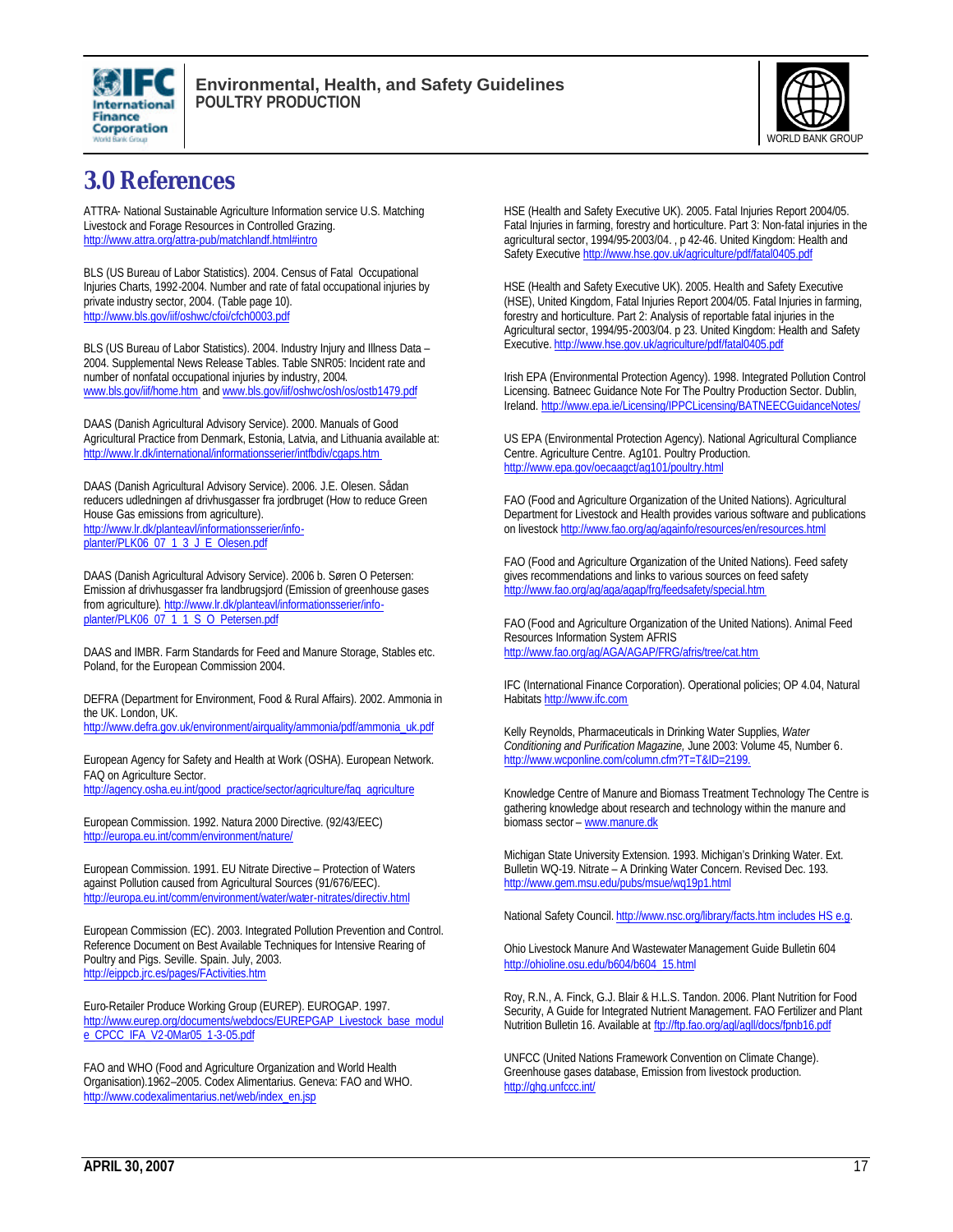



USDA (Department of Agriculture). NRCS (Natural Resources Conservation Service Nutrients). Available from Livestock Manure Relative to Crop Growth Requirements http://www.nrcs.usda.ov/technical/land/pubs/nlweb.html

US EPA, National Pollutant Discharge Elimination System Permit Regulation and Effluent Limitation Guidelines and Standards for Concentrated Animal Feeding Operations (CAFOs), 68 FR 7175-7274. http://www.epa.gov/fedrgstr/EPA-WATER/2003/February/Day-12/w3074.htm

US EPA (Environmental Protection Agency). National Pollutant Discharge Elimination System (NPDES) http://cfpub.epa.gov/npdes/home.cfm?program\_id=7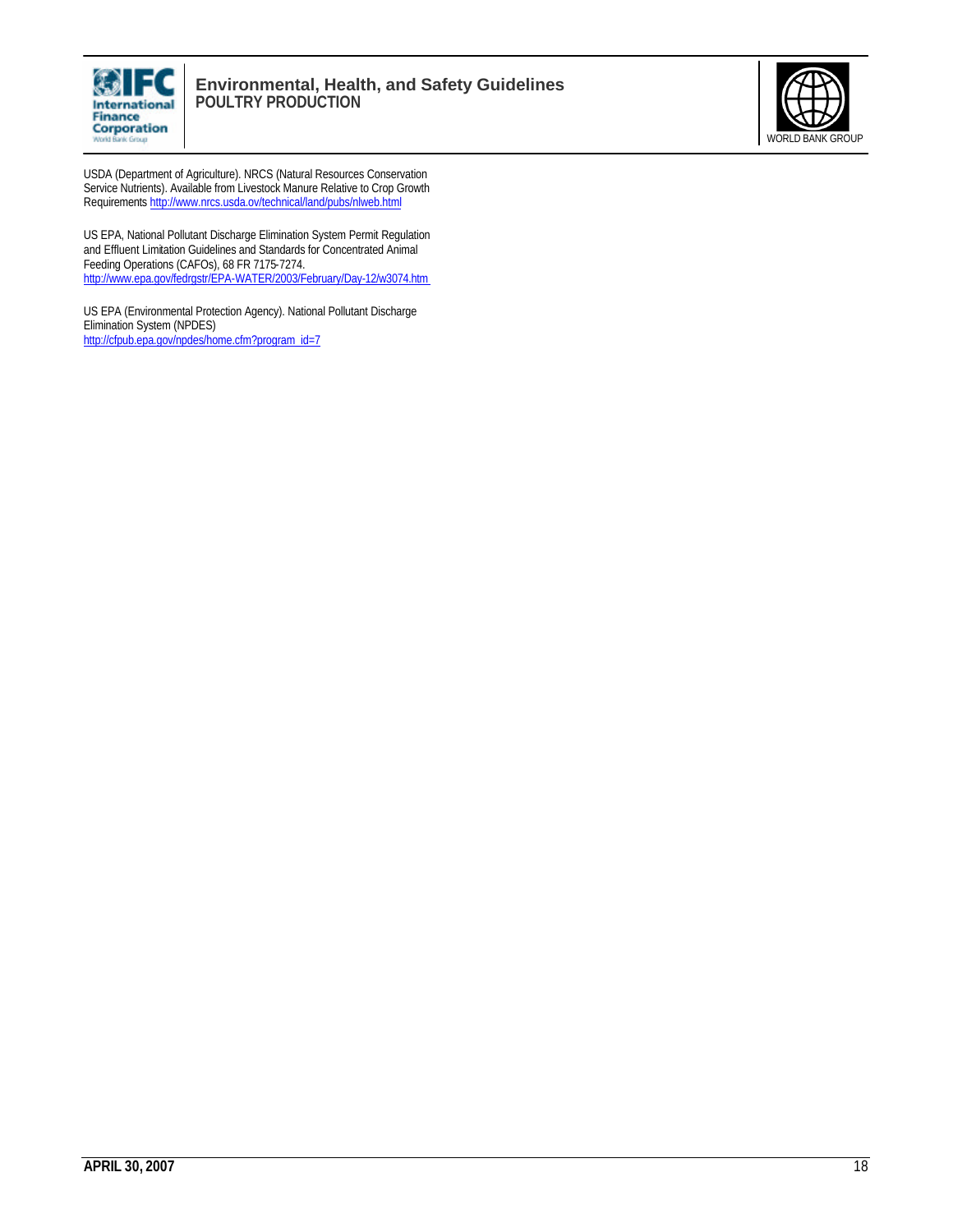



# **Annex A: General Description of Poultry Industry Sector Activities**

This description covers the production of laying hens, broiler chickens, turkeys, ducks and gamebirds. Poultry production generally includes the following operations: feed manufacture, storage and handling, poultry housing, feeding and watering, egg and/or live bird collection, management of animal waste, and disease and pest control. Modern poultry production primarily occurs in enclosed buildings to protect the birds from weather, predators, and the spread of diseases, Some specialty and small farm operations move birds outdoors during at least a portion of their development. Use of enclosed buildings allows producers to increase production efficiency and reduce labor inputs, but concentrating many birds in one place also results in large volumes of poultry manure being produced in small areas.

Poultry production can be a major source of odor. Odor emissions are mainly derived from production buildings and manure storage, and from manure spreading to fertilize agricultural land. Excreta from poultry contain uric acid, which is converted to volatile ammonia under certain conditions. Emissions of ammonia from poultry buildings contribute to the acidification of soils and water and can have a negative impact on populations of acid-sensitive flora. Considerations should also be given to the protection of surface and groundwater resources in the vicinity of the facility and the areas where manure spreading is practiced because nutrient run-off into water courses and leachate into the groundwater are environmental problems.

The characteristics of poultry manure are dependent on the following characteristics: water consumption, feed quality, feed intake, and the amount and characteristics of litter used, if any. These need to be taken into account when estimating the quantity and associated characteristics of the manure from a

specific unit<sup>38</sup>. The required land area and application rates are determined by a calculated nutrient mass balance to ensure that the nutrient load resulting from land spreading does not become an environmental problem.

In the second type, modern intensive poultry production facilities function without an agricultural hinterland as other methods are utilized for the disposal of the manure, for example commercial sale as a fuel or as a fertilizer for agricultural application.



Figure A.1 presents a generic production cycle for the production of poultry. Modern production poultry production systems typically consist of a number of highly specialized units that cover a certain stage of the bird life cycle. There is also a trend for the poultry supply chain to become vertically integrated, with one company managing the entire value chain.

 $\overline{a}$ <sup>38</sup> Irish EPA. 1998. Integrated Pollution Control Licensing. Batneec Guidance Note For The Poultry Production Sector. P. 6.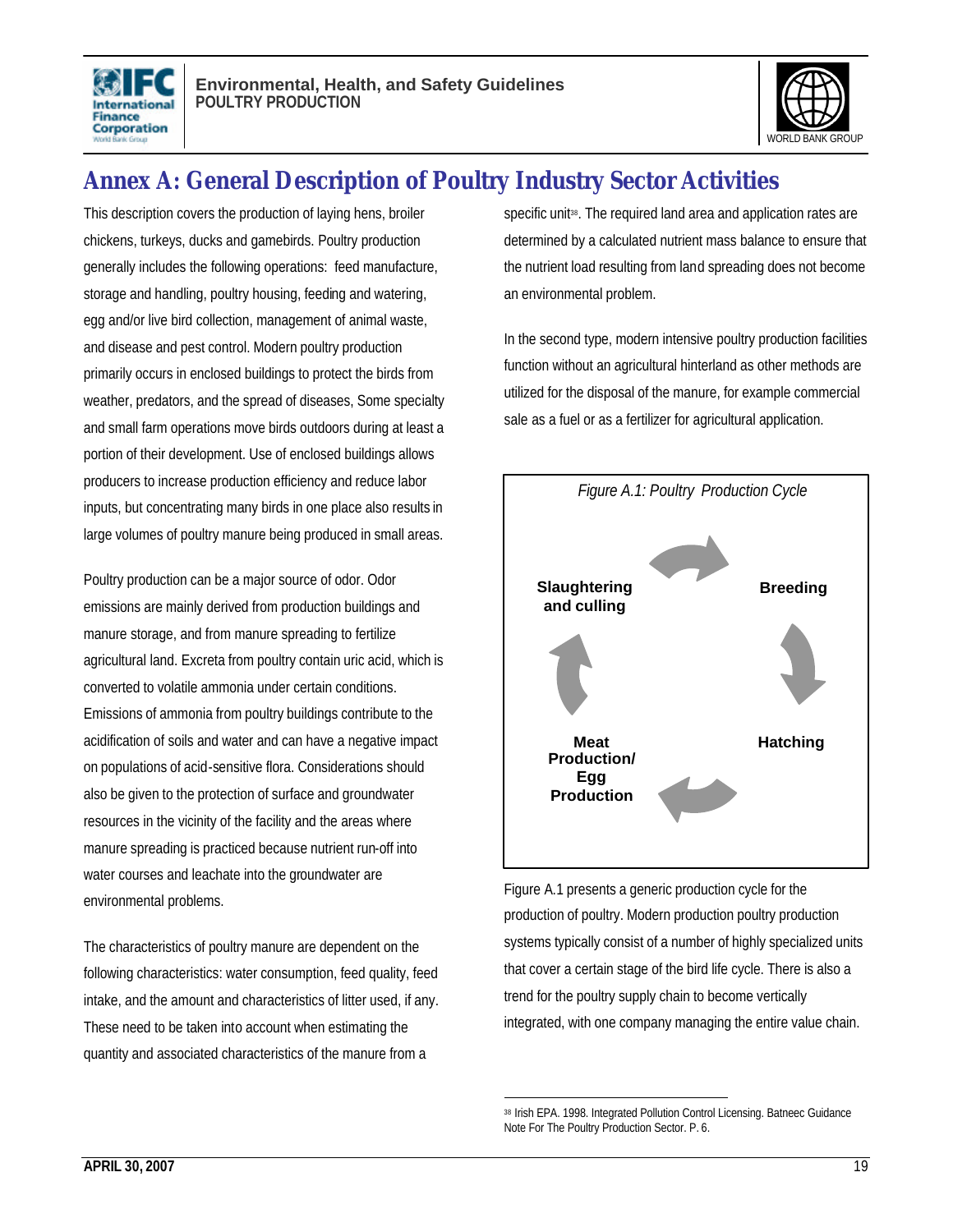



Figure A.2 identifies the principal operations in poultry production.

### **Breeding**

Two basic poultry types are used depending on the type of production: (i) broiler chickens and (ii) egg laying hens. Broiler chickens are raised for meat products and are characterized by a low feed conversion rate, expressed in kg feed/kg produced meat and a high weight gain. Egg laying hens are raised for egg production and are characterized by a high egg laying rate, small size and a low feed conversion rate, expressed in kg feed/kg produced egg. In certain countries, cultural traditions also play a role in the type of egg laying hens selected, for example desired color of egg shell.

Breeder farms specialize in the production of fertilized eggs for either broiler production or egg production. These commercial operations may have 20,000 birds or more. Specific ratios of male/female broilers are used to ensure the fertility of hatching eggs. Breeder broilers are generally kept in a barn with a slotted floor or with a wire floor with litter in the middle of the floor to encourage mating. Nesting boxes are provided so that birds are able to lay eggs without disturbance and to keep eggs clean and facilitate collection<sup>39</sup>. The eggs are collected daily, assessed for quality, and stored in plastic trays in a controlled environment before being transferred to the hatchery.

#### **Hatching**

The eggs are hatched at special hatcheries. These are centralized and typically receive fertilized eggs from several breeder farms. The eggs may be stored for a period of up to 10 days before being placed in incubators that control temperature and humidity and stimulate embryonic development. Hatching typically takes 21 days. The hatchlings may be vaccinated and

gender sorted. The day-old broiler chicks are delivered to broiler farms. Chicks from egg laying stock are gender sorted and the females delivered for egg production. Males are killed and disposed of.

#### **Growth and Egg Production**

This is the main operational phase of the production cycle. The production infrastructure as well as issues relating to manure production and feed materials are described below.

#### **Production Infrastructure**

The need and specifications for poultry production buildings depends on which climatic region the production is located in, and the type of production. Day-old chicks from the hatchery are placed in the brooder rings upon arrival. Broilers that have reached a given size may be given access to the entire barn. Broiler chickens are kept in large, undivided houses with a deep layer of litter (such as sawdust, chopped straw, or shredded newspaper) on the floor. The grow-out phase lasts 35 – 45 days before the broilers reach market weight and are delivered to the slaughterhouse.

Immature egg laying hens (termed "pullets") are initially kept in either open barn systems similar to broiler chicken houses or in cages. At an age of 16 – 18 weeks the pullets are transferred to egg laying facilities and are kept in laying units for about 12 months. After this period of time, egg laying rates typically fall and the birds are culled and sent to a slaughterhouse. The laying units are either cage based or allow free movement. Cage-based systems use different arrangements to stack the cages, for example the A-frame model, and consequently differing methods to gather the excreta, for example on conveyor belts or allowing it to drop into deep pits under the cages. Barn systems that allow free movement of the hens are open and have part-slatted, part-litter floor as well as a central pit for bird droppings.

 $\overline{a}$ 

<sup>39</sup> US EPA (Environmental Protection Agency). National Agricultural Compliance Centre. Agriculture Centre. Ag101. Poultry Production. http://www.epa.gov/oecaagct/ag101/poultry.html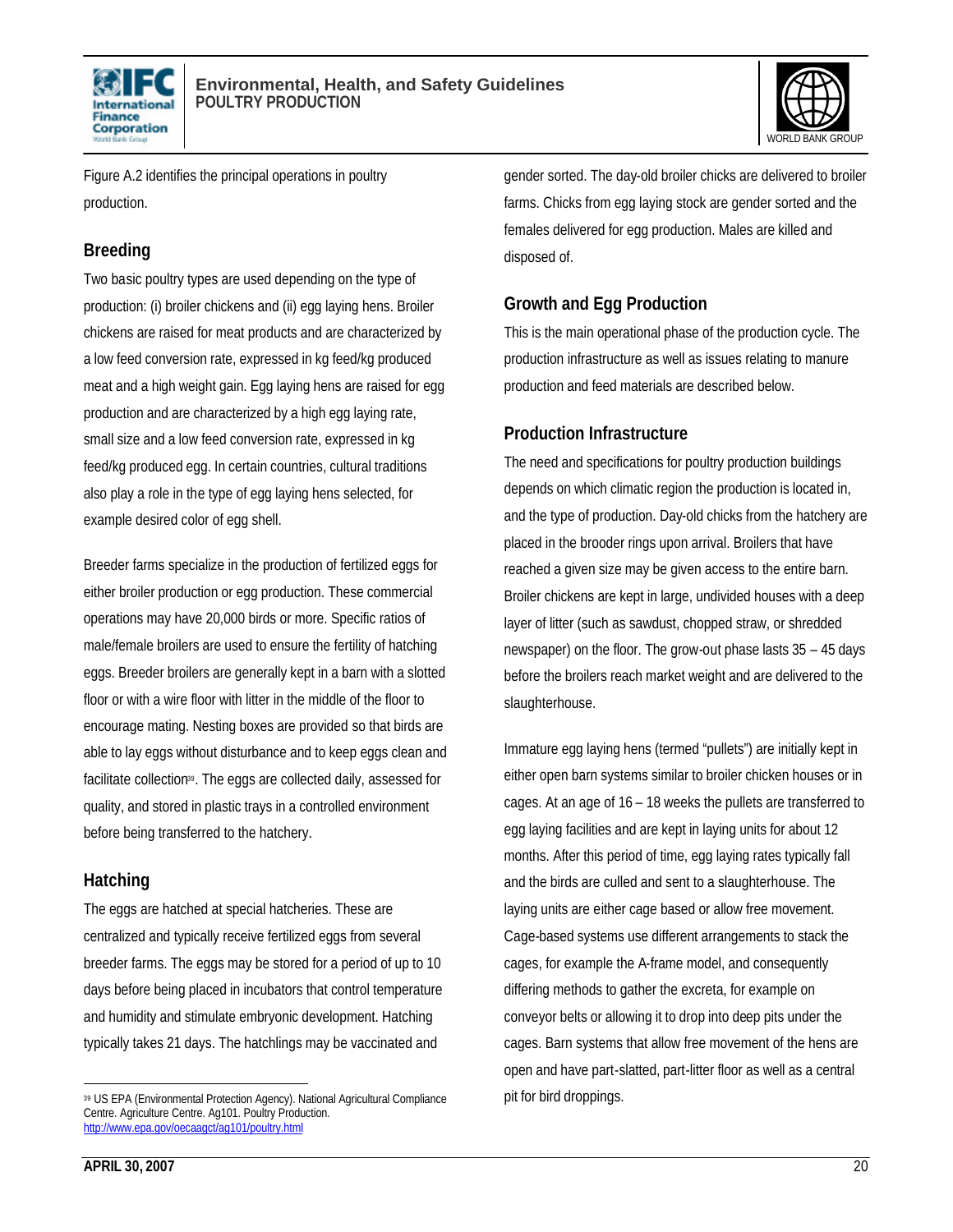



All commercial poultry production is batch based – typically 42 days or 12 months depending on production. After each batch the birds are removed, the manure is removed and the buildings are cleaned and disinfected. After a period of time, a new batch is placed in the building. The building has automatic feeding, watering, temperature control and ventilation systems. Buildings may be either naturally ventilated (air change due to wind) or mechanically ventilated (where air is drawn into the buildings through vents due to a negative pressure created with wall fans that exhaust inside air)<sup>40</sup>. The production facilities are kept as closed units with strict control on access by employees and visitors. Eggs may be washed prior to sale, generating waste water effluent containing organic matter. Associated infrastructure common to broilers and egg layers includes silos for feed concentrate, manure storage facilities and containers for dead birds.

#### **Feed**

Poultry feed can be produced in the farm system but it is normally delivered from a feed mill. Feed is a concentrate consisting of ground corn to provide energy and soybean meal to produce protein. The feeding depends on the nutrient requirements of the different types and age of the poultry and vitamins, minerals, and other supplements may also be added.

#### **Manure**

The poultry manure in litter based production systems is removed from the production building after each batch of birds. The manure produced combined with the litter has a dry matter content of around 70% - 80% and is stored outside in appropriate storage facilities. Laying hen houses typically use cage or other systems that do not require liter. The poultry manure from cage systems either falls into deep pits located underneath the cages, or onto a conveyor belt. The manure may be dried to a dry matter contact of around 50% by either blowing dry air onto it (typically used in conveyor belt systems) or by letting ventilation air dry it (typically used in deep pits). The manure pits are emptied after each batch using mechanical equipment and until then provide long term storage of the manure indoors. Conveyor belt systems are emptied several times a month. Manure from cage systems is stored indoors in specially designed building to keep the manure dry.

#### **Slaughtering and Culling**

Fully grown broiler chickens are sold to the market and slaughtered for production of poultry meat. Culling is the process whereby sick birds that show signs of weakness are removed from the production, killed, and disposed of according to local legislation. Spent hens are sent to slaughter or rendering.

 $\overline{a}$ <sup>40</sup> US EPA (Environmental Protection Agency). National Agricultural Compliance Centre. Agriculture Centre. Ag101. Poultry Production. http://www.epa.gov/oecaagct/ag101/poultry.html